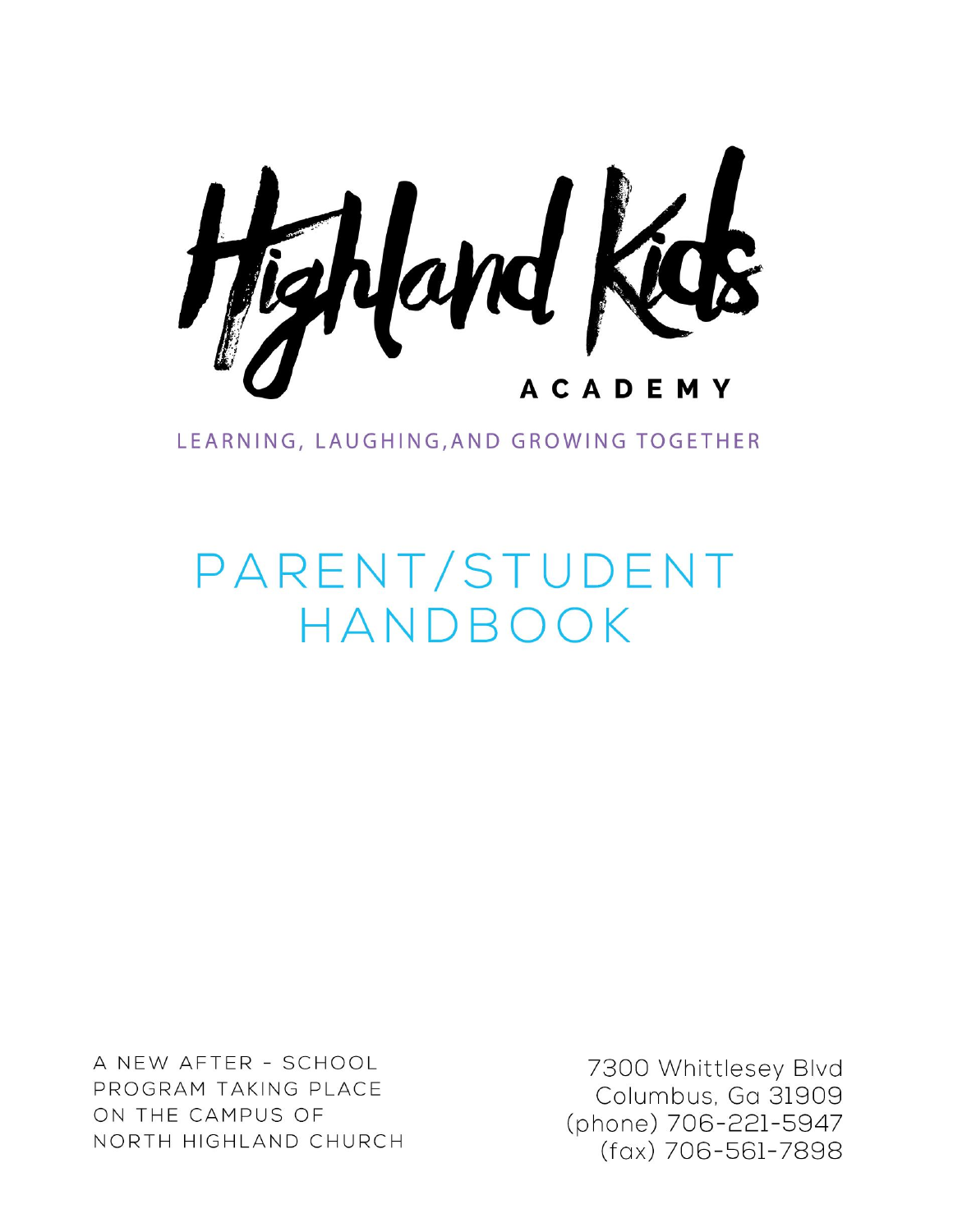# TABLE OF CONTENTS

| HEALTH. |  |
|---------|--|
|         |  |
|         |  |
|         |  |
|         |  |
|         |  |
|         |  |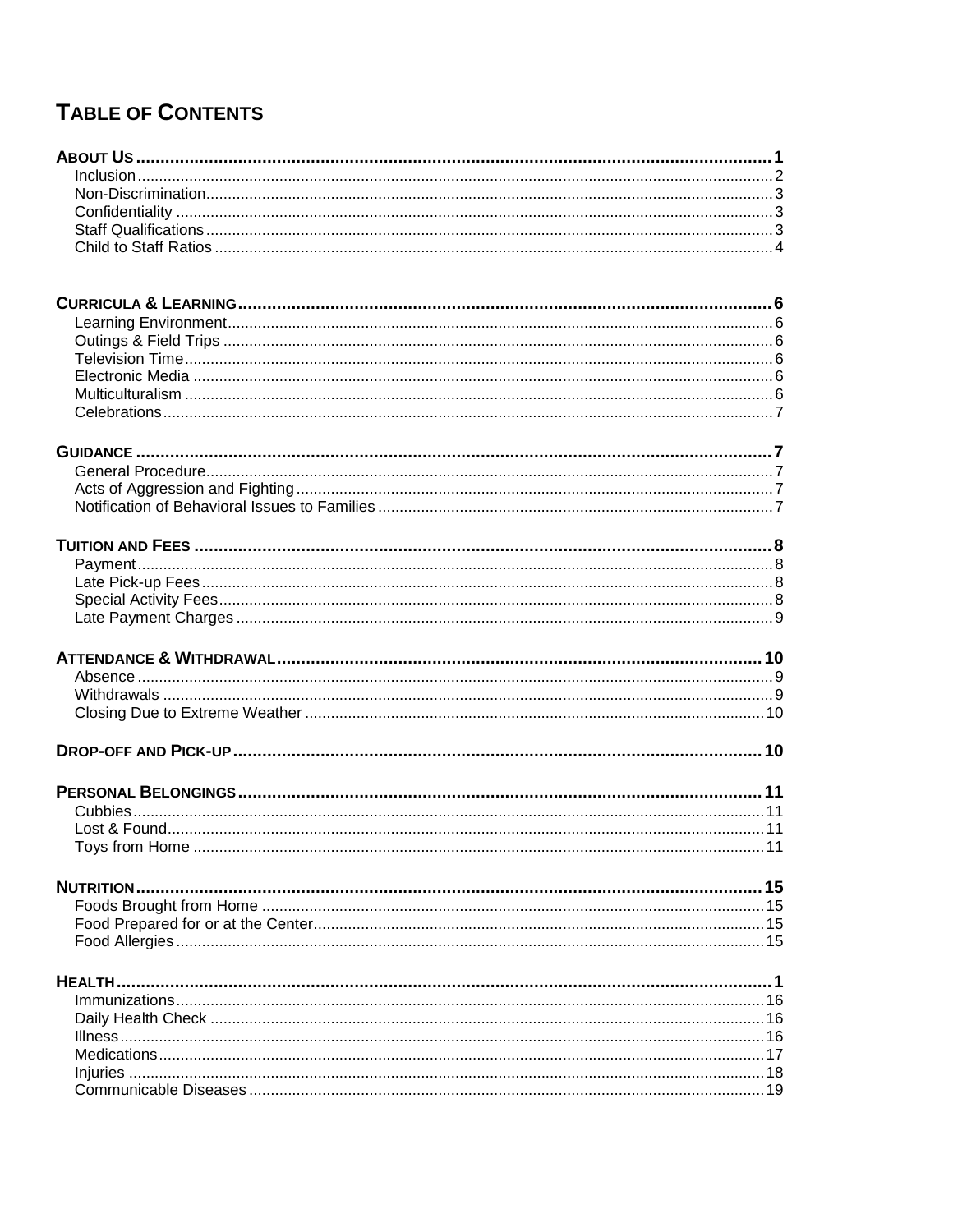HKA reserves the right to modify this handbook as needed.

Most forms used by HKA are provided by Bright from the Start Agency.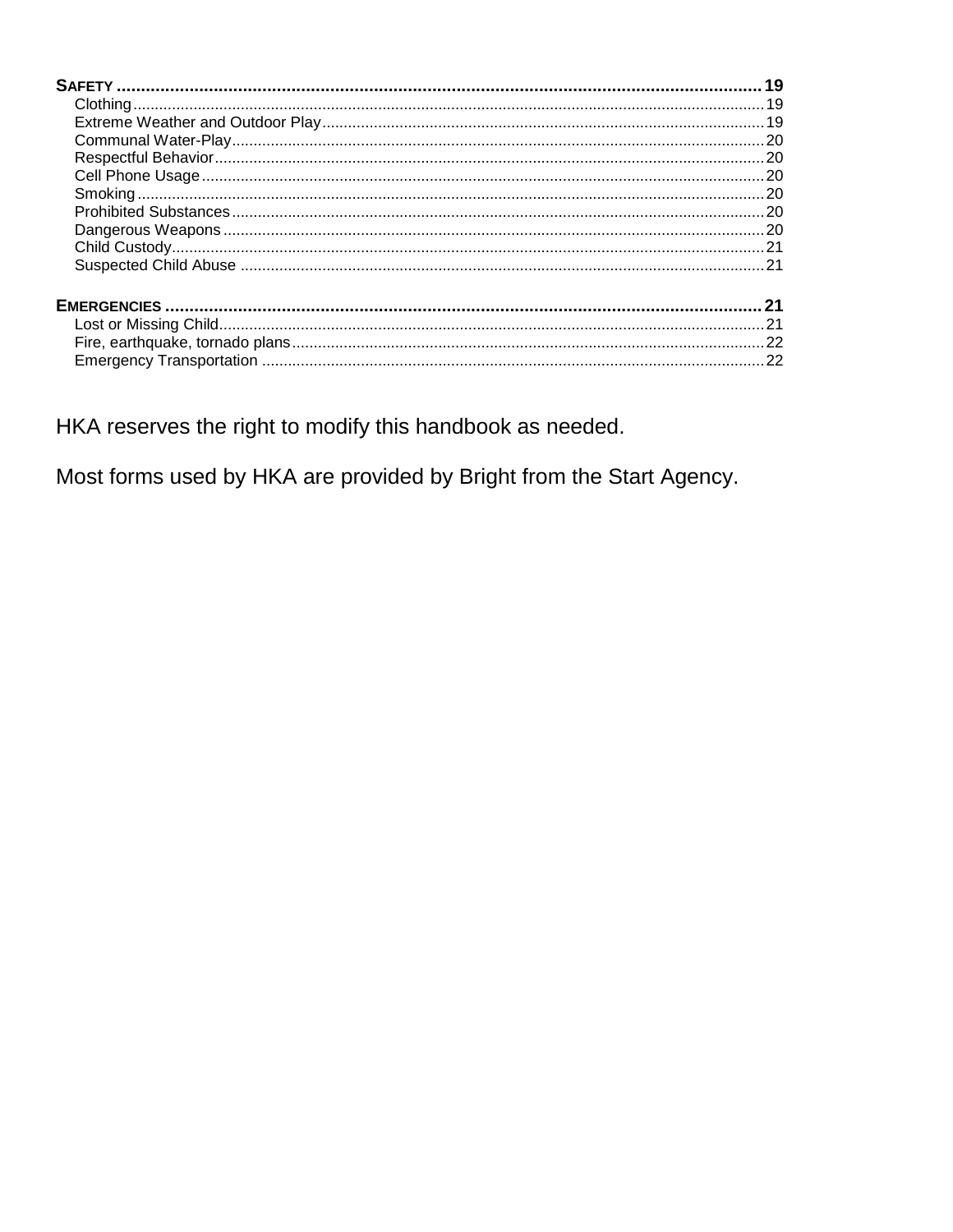# **WELCOME**

Dear Family,

Thank you for choosing Highland Kids Academy as your After School Program. We know that good childcare is important to you and your family, and we are excited to be helping you achieve that goal. Our entire program is centered on providing your child with a safe, productive, educational, and fun program to attend at the end of each school day while teaching moral principles and ideals.

This handbook is written to help you know what programs we offer and the guidelines that will help us be the dynamic program that we know you desire for your children. We would also love your input as to how to make our center the best it can possibly be for your child to thrive.

For the children,

Linda J. Fischer After School Director Highland Kids Academy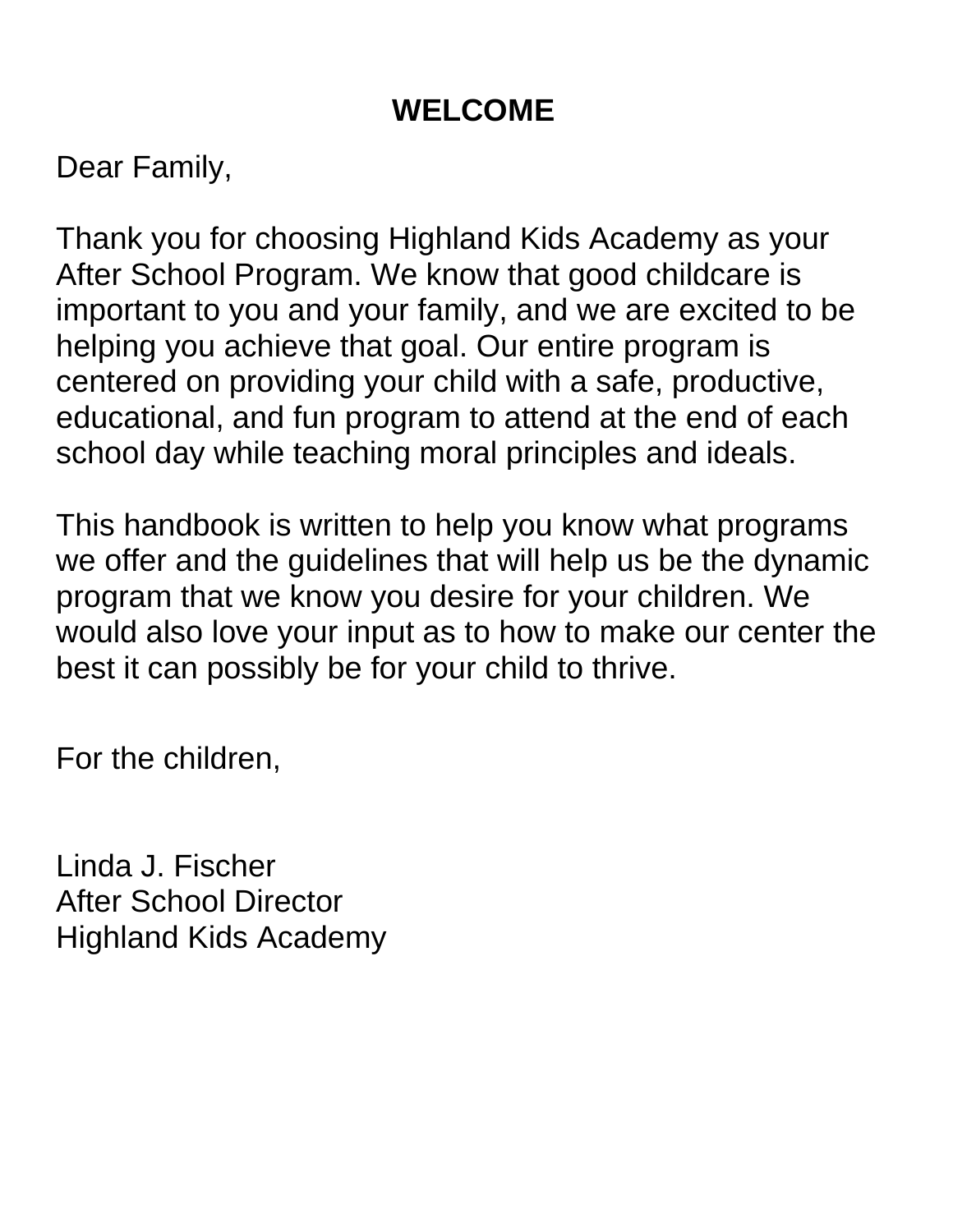## <span id="page-4-0"></span>**ABOUT US**

Highland Kids Academy (HKA) exists to care for school-aged children in a positive and healthy environment helping them stay up to date on their homework, develop talents in the arts, encourage creativity, and expand horizons. HKA wants to help each child develop socially, emotionally, and academically.

## **Times of Operation and age of children served by HKA**

Highland Kids Academy provides after school child care services during the months of **August through May** from **2:15 pm to 6:00 PM** Monday through Friday for children in grades **kindergarten through 5th grade** (ages 5-13).

During "Full time" days and furlough days, (if applicable), our hours will be from **7:00 am to 6 pm** 

HKA generally follows Muscogee County's school calendar. If there is a half day of school, we will be open from **12:00 pm - 6:00 pm.**

#### **Holidays**

We reserve the right to be closed for the following holidays: All federal holidays, July 4<sup>th</sup>, the weeks in December when Muscogee school district is closed for the Holidays, and the week of Thanksgiving. We may also be closed during the week of Muscogee County's spring break. **It is up to the discretion of the director to open the center for full day camps during these times. This decision will be made according to the needs of our families and the availability of staff.**  Parents will be notified of these camps at least three weeks in advance. These weeks must be paid for at least 2 weeks in advance.

## SECTION 1: ADMISSION & ENROLLMENT

Based on the availability and openings, our facility admits children from ages 5-13 (**kindergarten through 5th grade.)** All admission and enrollment forms must be completed and registration fees paid prior to your child's first day of attendance. **In accordance with state law, we may not admit your child without official up to date vaccination records.** The registration fee is non-refundable. For fee information, see appendix A at the back of this booklet.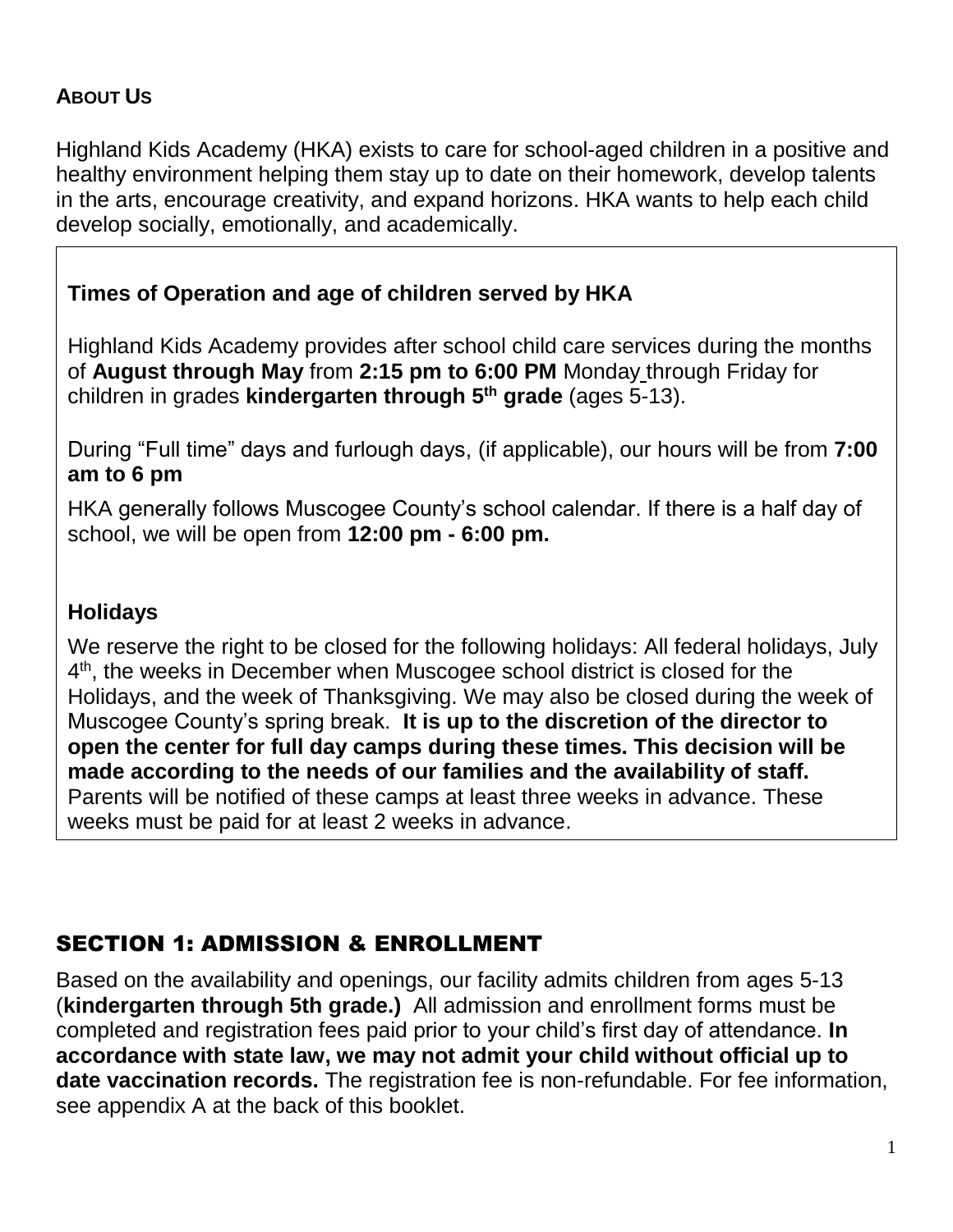## **Enrollment Policy**

When enrolling your child at HKA there are several things you must do:

- 1. All appropriate forms must be filled out, signed, and on file prior to admission. All necessary forms/consents will be given to you in your admission package. \*
- 2. Read through & become familiar with the policies in your parent/student handbook. You and your child will be required to sign a form that indicates you have read, understand, & agree to all the policies as outlined.
- 3. We strongly encourage you to visit the center before you enroll. We will be happy to give you a tour, introduce you to our staff and answer any questions you may have.

#### **\*The student will not be allowed to stay at the center until all forms are filled out and in their file. Specific items that are extremely important are immunization records and emergency contact information.**

Children are admitted without regard to race culture, sex, religion, national origin, or disability. We do not discriminate on the basis of special needs as long as a safe, supportive environment can be provided.

## SECTION 2: GENERAL POLICIES

#### <span id="page-5-0"></span>**Inclusion**

<span id="page-5-1"></span>**Highland Kids Academy** believes that children of all ability levels are entitled to the same opportunities for participation, acceptance and belonging in child care. We will make every reasonable accommodation to encourage full and active participation of all children in our program based on his/her individual capabilities and needs.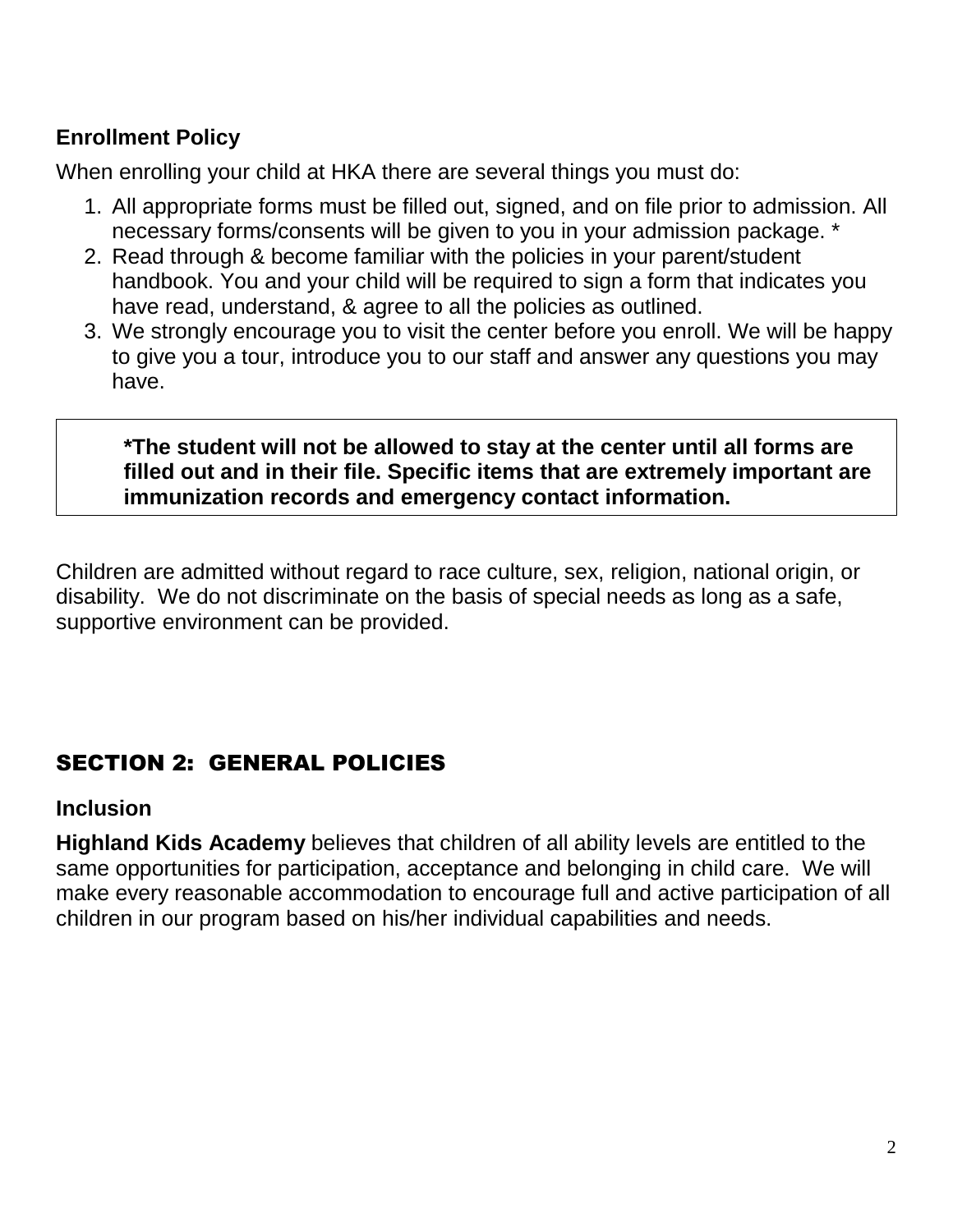#### **Non-Discrimination**

At **Highland Kids Academy** equal educational opportunities are available for all children, without regard to race, color, creed, national origin, gender, age, ethnicity, religion, disability, or parent/provider political beliefs, marital status, sexual orientation or special needs, or any other consideration made unlawful by federal, state or local laws. Educational programs are designed to meet the varying needs of all students.

## <span id="page-6-0"></span>**Confidentiality**

Information regarding your child will not be released with the exception of that required by the state. All records concerning children at our program are confidential.

Due to the sensitive nature of the information that you will know as a parent of young children, it is our policy at HKA to keep sensitive information confidential. Teachers will not discuss personal information about your child or family. Teachers sign a confidentiality agreement. Any information about children or their families must be shared on a need to know basis only, thus we are sensitive about discussing children's developmental needs and information. Protect the interest of each child and family by keeping confidentiality. Also, strive to be supportive of center efforts by avoiding negative or malicious discussions about center issues.

#### <span id="page-6-1"></span>**Staff Qualifications**

Our teachers are hired in compliance with the state requirements and qualifications as a base minimum. Caregivers participate in an orientation class and ongoing training in the areas of child growth and development, healthy and safe environments, developmentally appropriate practices, guidance, family relationships, cultural and individual diversity, and professionalism.

#### **Babysitting**

We love our teachers and know that they are awesome with our students; however, we strongly discourage families from entering into employment arrangements with staff (i.e. babysitting). Any arrangement between families and our caregivers outside the programs and services we offer is a private matter, not connected or sanctioned by **Highland Kids Academy.**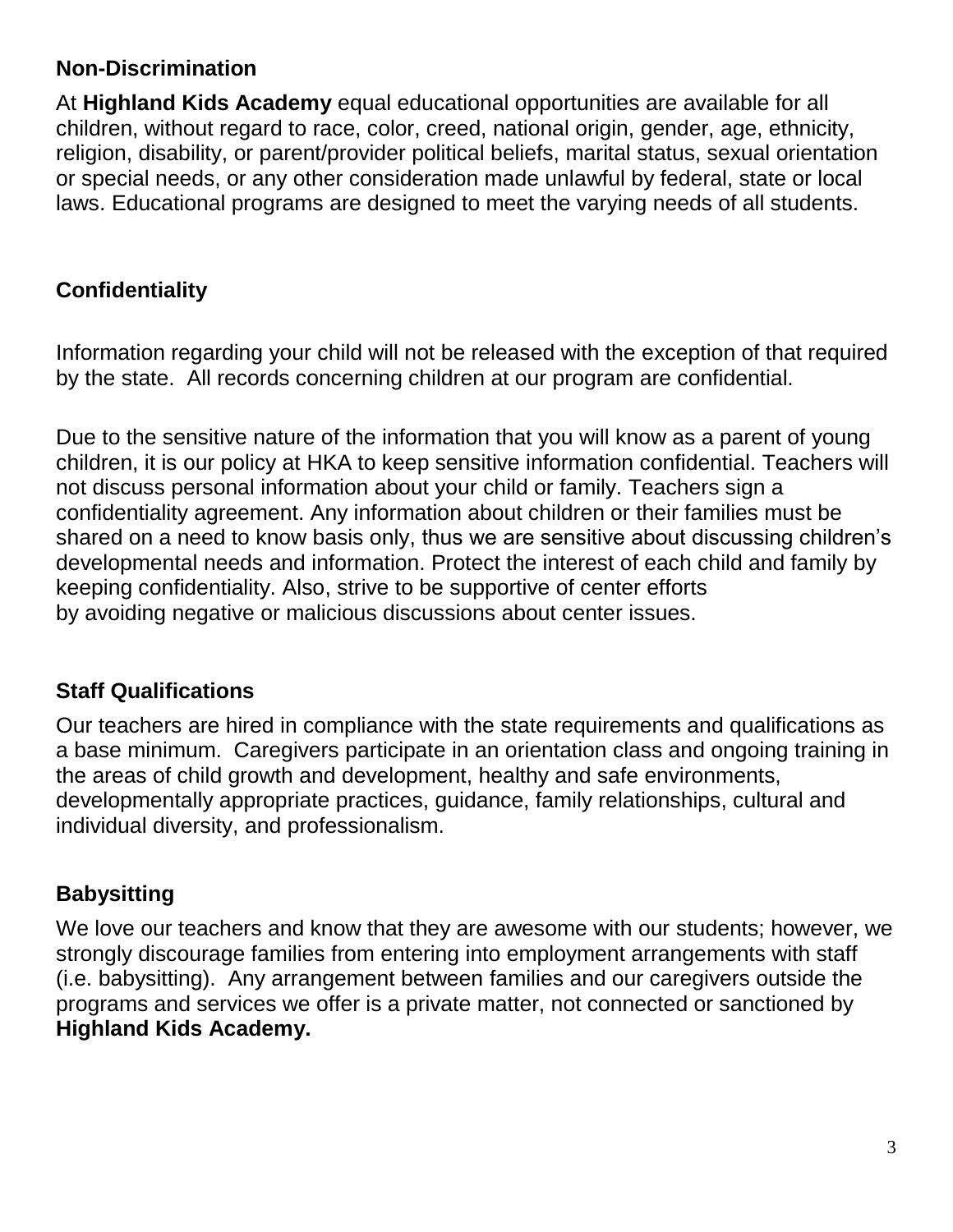## <span id="page-7-0"></span>**Child to Staff Ratios**

Children are supervised at all times. We maintain the following standards for child to staff ratios:

| Age                           | <b>Child to Staff</b> |
|-------------------------------|-----------------------|
| 5 year olds<br>(kindergarten) | 20 to 1               |
| 6-13 year olds                | $25$ to 1             |

## SECTION 3: COMMUNICATION & FAMILY PARTNERSHIP

We want to do everything we can to keep you involved and informed about our program and what your child does during his day with us. To that end, we have many ways to keep you up to date with what is going on.

**Bulletin Boards** Located throughout the center, bulletin boards provide center news, classroom schedules, upcoming events, faculty changes, holiday closing dates, announcements, etc.

**Newsletters** Monthly newsletters provide center news, events, announcements, etc. These newsletters are available at the sign-in/sign-out desk for your taking.

**Email** We encourage you to provide an email address that you use regularly so that we may send you announcements, event invitations, newsletters and general updates. Our email address is **Info@Highlandkidsacademy.org**

**Family Night and Parents Night Out** Family nights are scheduled on a regular basis. These nights include snacks, drinks and fun filled age-appropriate activities for families. Family Nights allow families and children time to share, learn, and have fun. Families have an opportunity to be a part of their child's learning experience and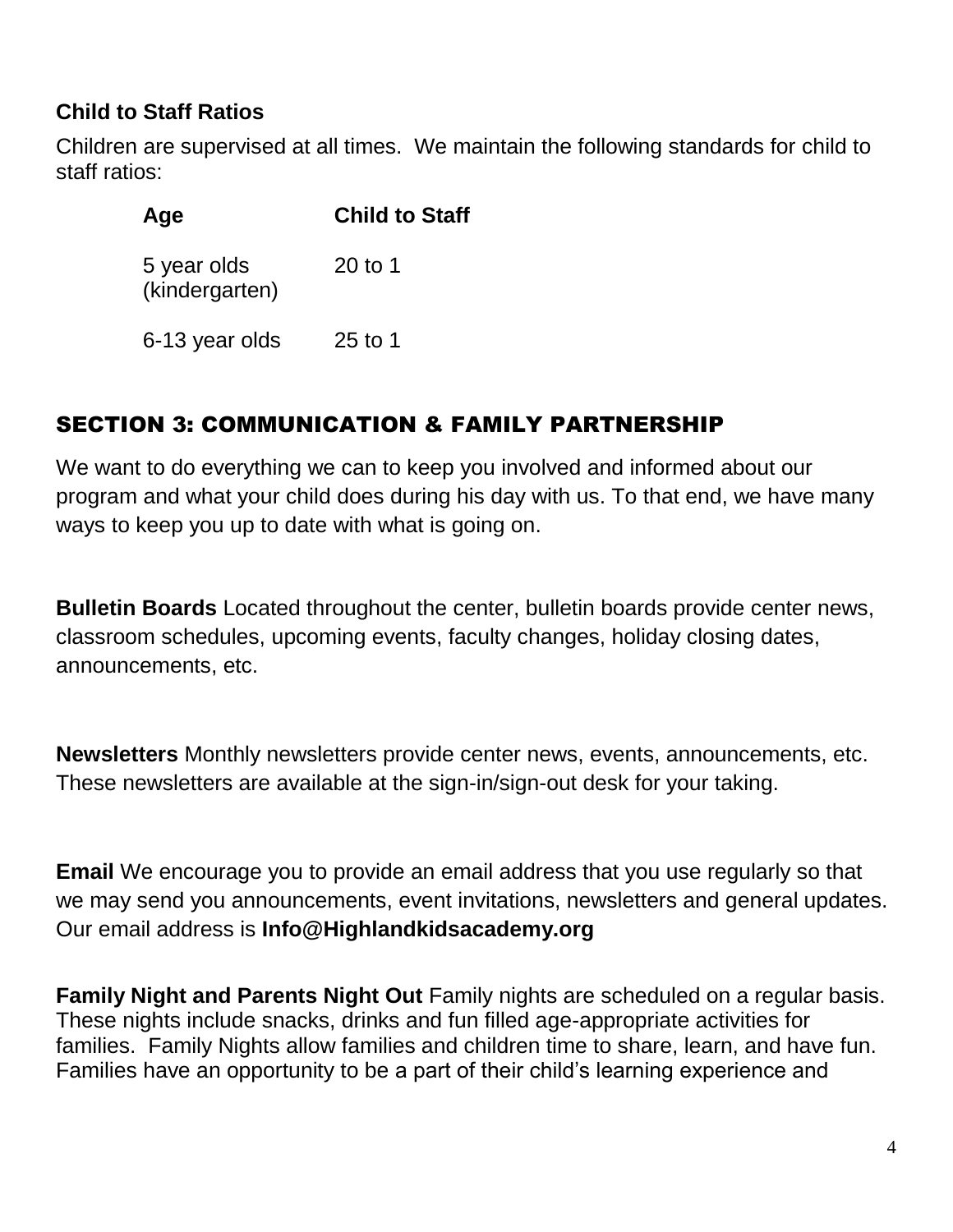connect with other families. Parents' Nights Out will be also be offered on an occasional basis.

#### **PERSONAL PICTURE TAKING POLICY**

Taking pictures of the children will be a routine part of our day. We use the pictures in our teaching activities and daily routines. We may also use the pictures on our website or promotional materials. **If you do not want us to use your child's photo in our promotional materials or website please note that on our photo permission form.**

## **Volunteering**

We welcome volunteers into the classroom. Parents have access to their child and all parts of the center during the hours that the child is in our care. We love visitors! Parents can help in a variety of ways such as preparing materials for an activity. If you are interested in helping, please let your teacher know. If you have something special you would like to share with the class, let us know so we can make arrangements. This may include a craft, something to do with your work or anything that you feel the children might enjoy. Let us know what you have in mind.

**Conferences**. Family & teacher conferences occur at least once a year, usually during the second half of the year. You may request additional conferences regarding your child's progress at any time. **Please call or visit our office to get an appointment.** Appointments will mean that you have the total attention of the teacher at that time. We would prefer that distractions in the classroom are minimal, but we encourage you to communicate any concerns you may have.

Please take time to read our posted notices of licensing, communicable disease chart, statement of parental access, current weekly menu, emergency plans for severe weather, and many other notices that will be posted on our bulletin boards. This is important information that you should be familiar with.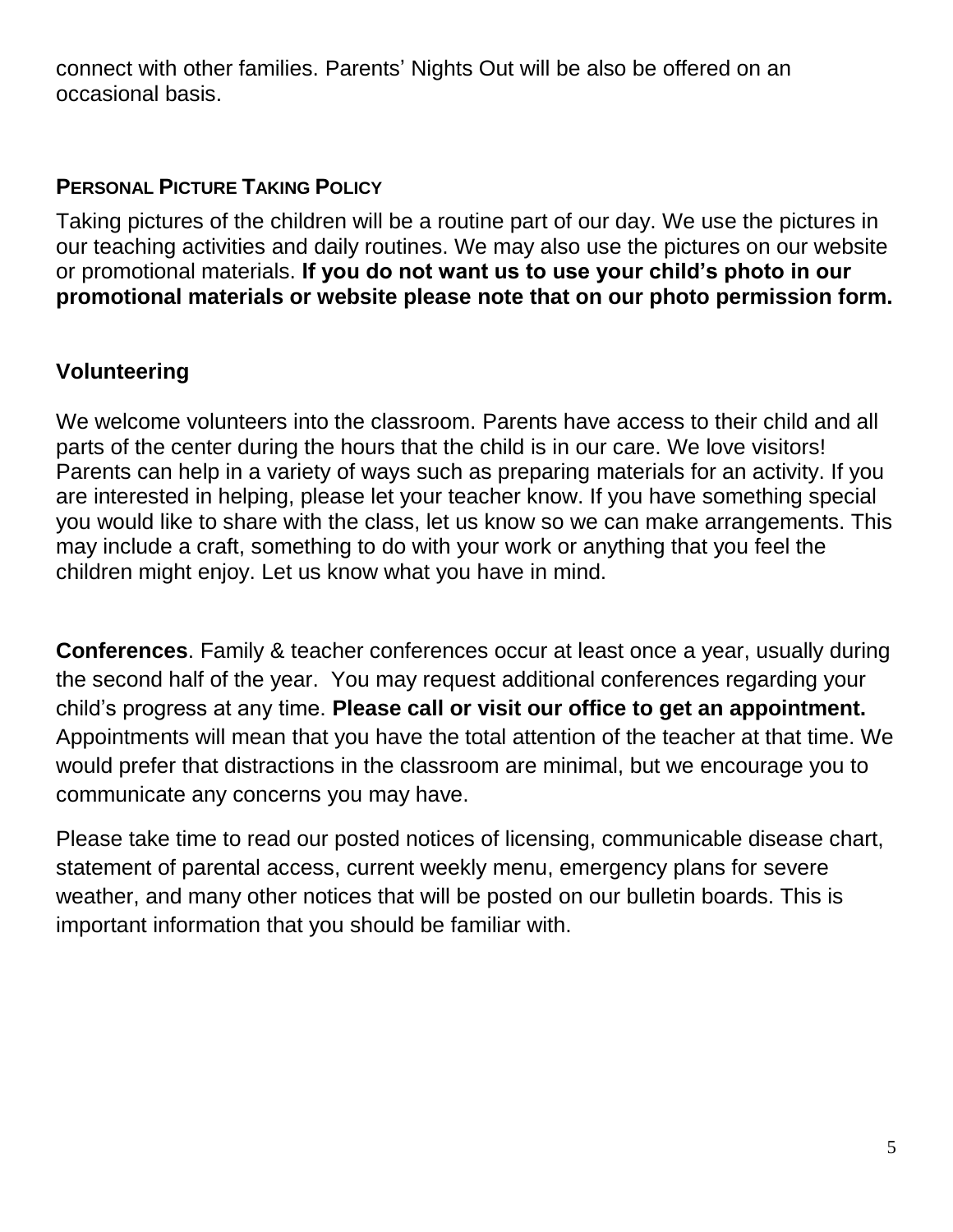## SECTION 4: CURRICULUM AND LEARNING

#### <span id="page-9-0"></span>**Learning Environment**

We provide a rich learning environment with curriculum that is developmentally appropriate to the specific ages in each classroom. Our program is designed to enhance children's development in the following areas: creativity, self-expression, decision-making, problem solving, responsibility, independence, and reasoning.

<span id="page-9-1"></span>Copies of daily schedules are posted inside each classroom.

## **Outings & Field Trips**

During our Full-Day camps, there may be supervised field trips, and we encourage you to join your child on these trips. *Permission Slips* for each trip must be signed by the child's parent/guardian. There may be an additional activity fee involved in field trips.

<span id="page-9-2"></span>For field trips, please dress your child appropriately for the season. Walking shoes are a must. Sandals and flip flops are not recommended.

## **Television/Movie Time**

Our normal daily routine does not include television watching. Occasionally however, on bad weather days or as a special treat we may watch a G rated movie. Programs will normally consist of non-violent and high-quality educational material.

## <span id="page-9-3"></span>**Electronic Media**

Generally, we keep the use of electronics, internet, and cellphones while at HKA to a bare minimum. We want the children to enjoy interacting with each other and the teachers. Electronic Media is limited to 40 minutes or less per day per child. Internet sites and software are pre-screened to contain non-violence and high-quality educational content.

## <span id="page-9-4"></span>**Multiculturalism**

Multiculturalism is vital for all children because it sets social goals and promotes respect for all people and the environment we inhabit. We utilize books, photos, music, games, and a wide range of activities as aids to teach our children respect for our world and the diversity of life upon it. If your family has any special cultural traditions that you would like to share with HKA, please let us know. We love to learn!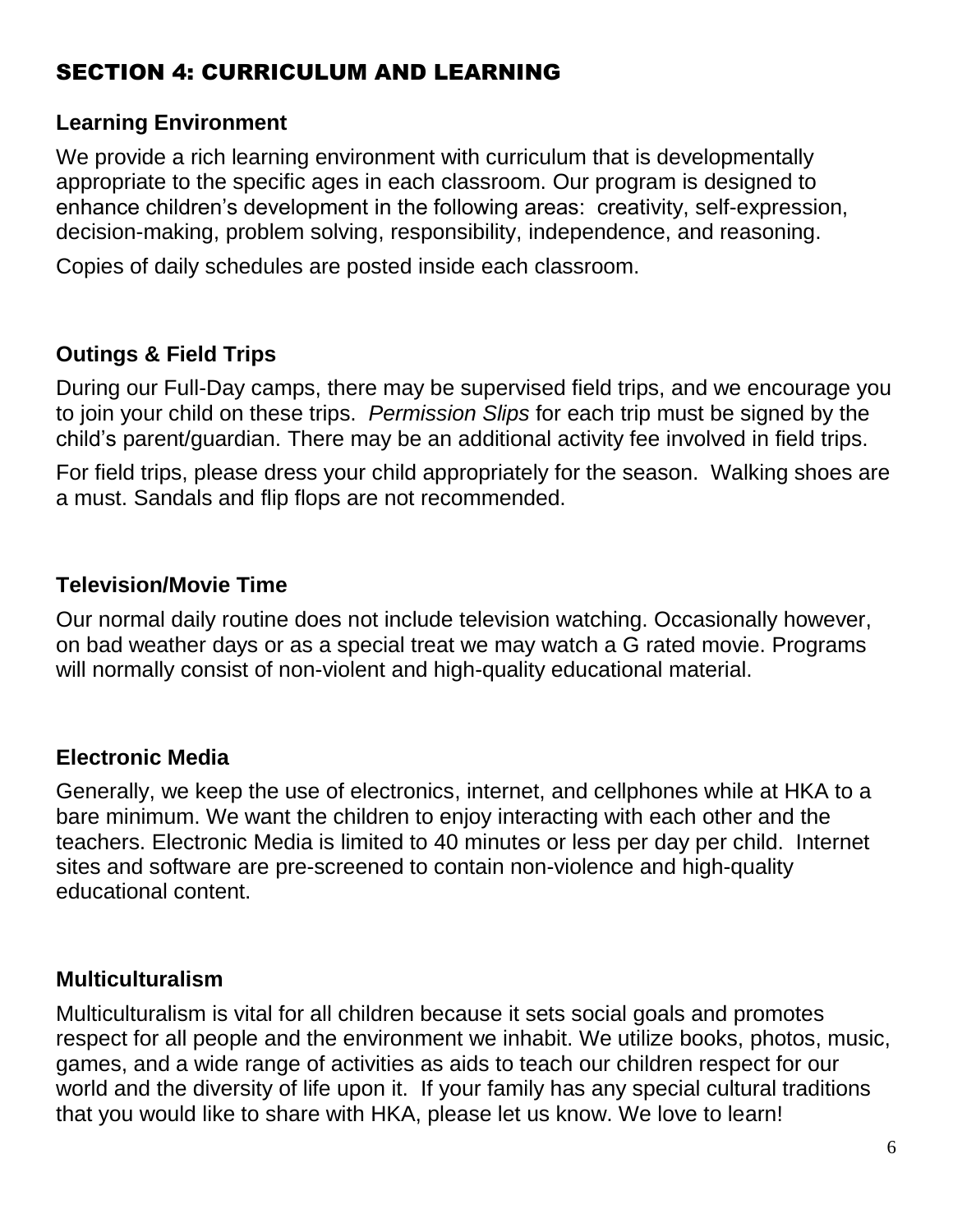#### <span id="page-10-0"></span>**Celebrations**

Our holiday policy encourages an enhanced understanding of and respect for different cultures and beliefs of children, families, staff and community. We will learn about many holidays and we will celebrate those that are relevant to our Christian values and beliefs.

## <span id="page-10-1"></span>SECTION 5: GUIDANCE

#### <span id="page-10-2"></span>**General Procedure**

Thoughtful direction and planning ahead are used to prevent problems and encourage appropriate behavior. Communicating consistent, clear rules and involving children in problem solving help children develop their ability to become self-disciplined. We encourage children to be fair, to be respectful of other people, of property, and to learn to understand the results of their actions.

## <span id="page-10-3"></span>**Acts of Aggression and Fighting**

Children are guided to treat each other and adults with self-control and kindness. When a child becomes physically aggressive, we intervene immediately to protect all of the children.

Our usual approach to helping children with challenging behaviors is to show them how to solve problems using appropriate interactions. When discipline is necessary, it is clear, consistent and understandable to the child. (See Class environment- section 9)

Physical restraint is not used or permitted for discipline. There are rare instances when we need to ensure a child's safety or that of others and we may restrain a child by gently holding her or him only for as long as is necessary for control of the situation.

## <span id="page-10-4"></span>**Notification of Behavioral Issues to Families**

If a child's behavior/circumstance is of concern, communication will begin with the parents as the first step to understanding the child's individual needs and challenges. We will work together to evaluate these needs in the context of our program.

On rare occasions, a child's behavior may warrant the need to find a more suitable setting for care. Examples of such instances include:

A child appears to be a danger to others.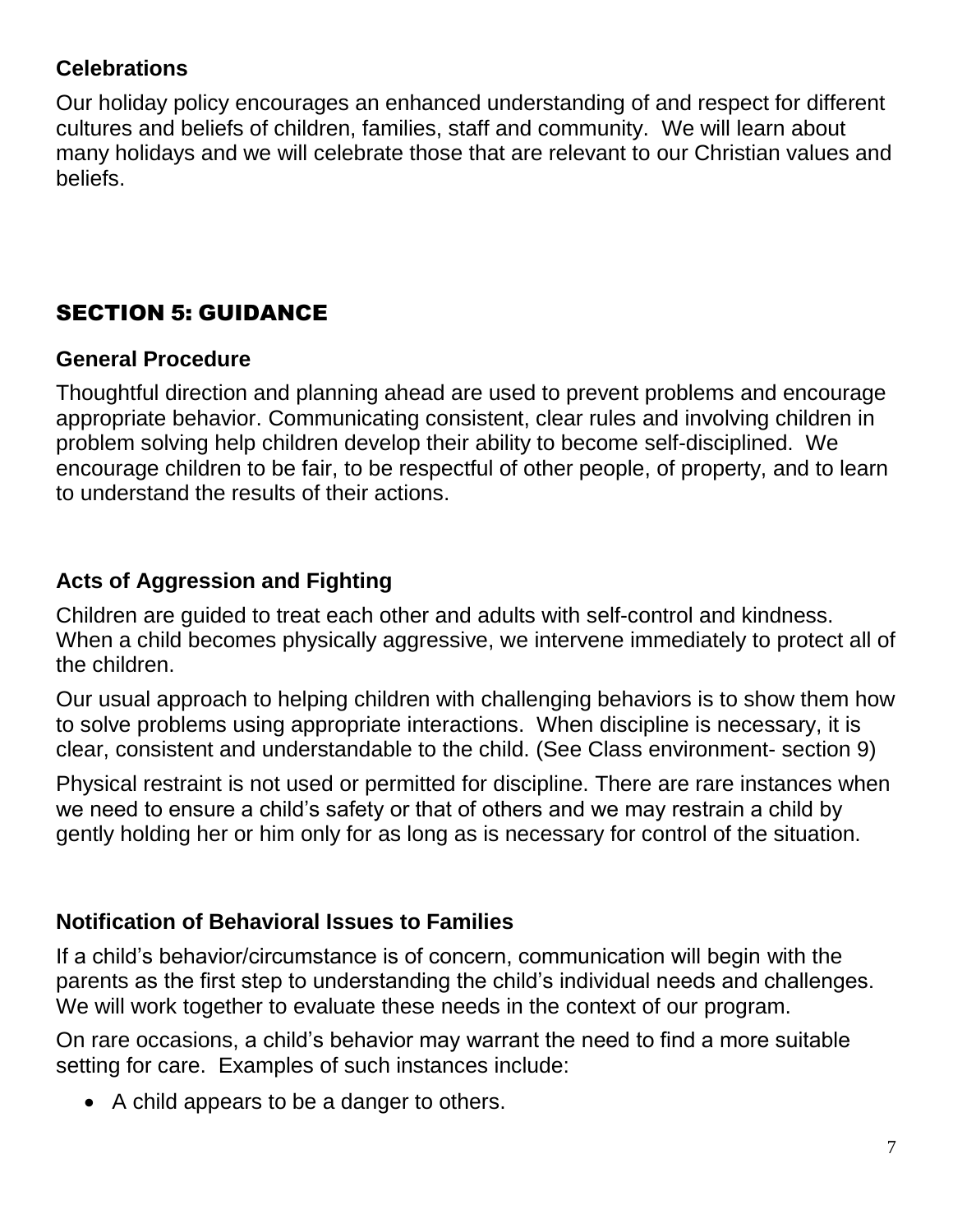- Continued care could be harmful to, or not in the best interest of the child as determined by a medical, psychological, or social service personnel.
- <span id="page-11-0"></span> Undue burden on our resources and finances for the child's accommodations for success and participation.

## SECTION 6: TUITION AND FEES

## $\bullet$

#### **Payment**

Payment is always due on Fridays for the week ahead. Payment is due as outlined in the *Enrollment Agreement at the end of the booklet*. We do not charge for holidays when the center is not open. **Please refer to appendix A for applicable fees and costs.** We accept cash, checks and credit cards. If a payment is returned a fee of \$25.00 will be assessed. Your child may not be allowed to continue in the program until restitution is paid.

#### <span id="page-11-1"></span>**Late Pick-up Fees**

Late pick-up is not a normal program option and will only be considered an exceptional occurrence. Please contact us as soon as possible if you know you will be late for pick up.

If this becomes problematic, we reserve the right to charge a \$1.00 fee for each minute after 6:00 pm until the child's name is checked out of our computer system. If this becomes necessary, the parent will be notified in advance.

After the first ten minutes we will attempt to call the parent/guardian two times. After the second attempt, we will begin to call each of the names on the child's emergency contact list. If after 30 minutes (at 6:30 pm) we are unable to contact a parent/guardian or emergency contact, we reserve the right to contact the police and/or social services.

## <span id="page-11-2"></span>**Special Activity Fees**

During our full-time days there may be additional fees associated with special activities or field trips. These fees are due prior to the event, activity or trip.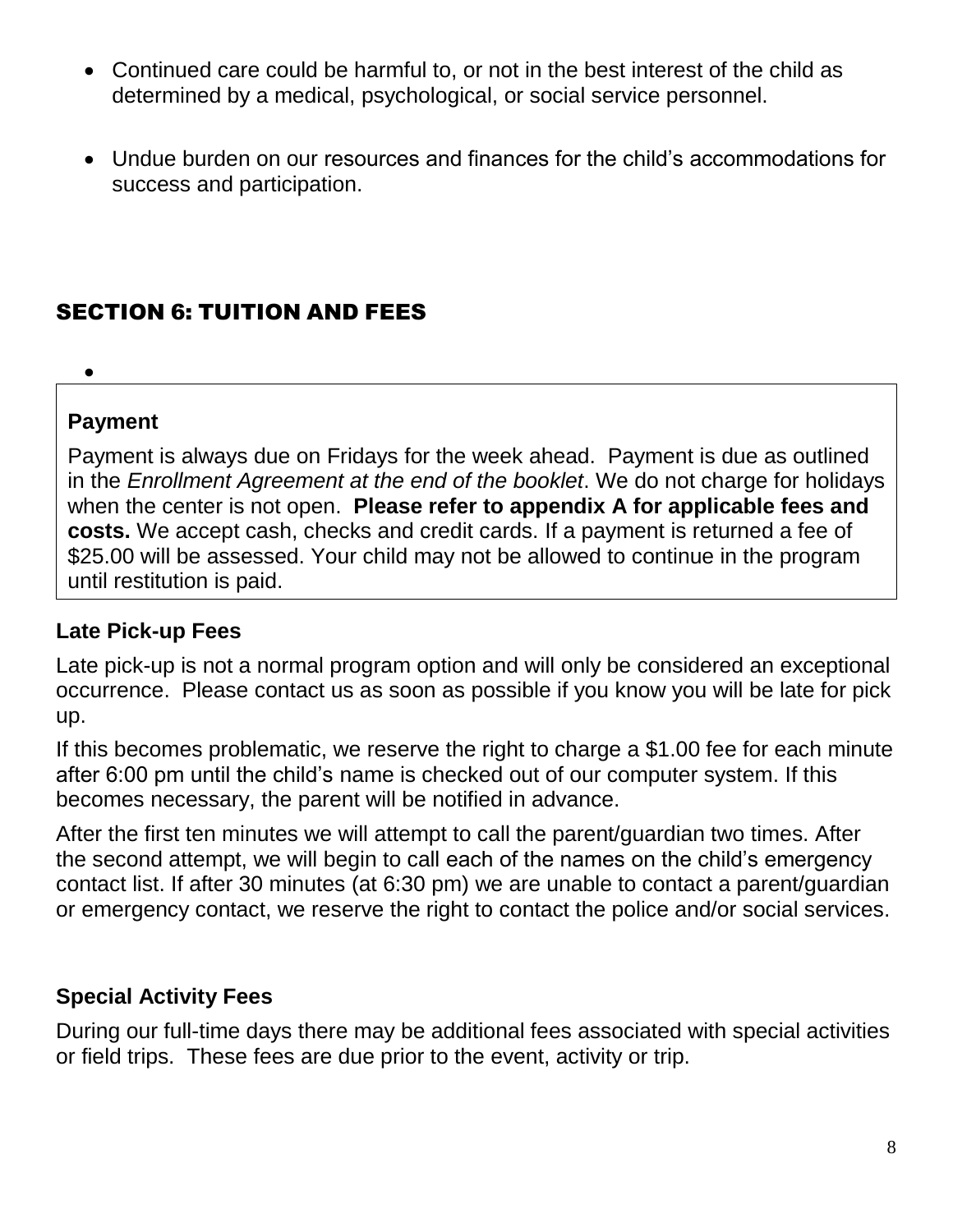## <span id="page-12-0"></span>**Late Payment Charges**

Late payments can pose serious problems for our program. Therefore, we have put procedures in place to reduce their impact.

If payment is not received on the day that it is due, a late fee of \$10.00 will be added for each day that the payment is late. If your account has not been paid in full within 5 business days, your child may be discharged from the program.

If payment is more than 10 business days past due, we may attempt to recover payment in small claims court and/or your account may be sent to a 3rd party collections agency. You will be responsible for all expenses associated with these actions including all court and attorney fees.

A two week written notice is required if for some reason you decide to discontinue your family's relationship with HKA. Any outstanding fees must be paid on or before the student's last day. If legal action to collect fees becomes necessary, the parent will be responsible for legal fees incurred.

If HKA feels it can no longer enroll your child, you will be given a one-week notice. However, if your child exhibits behaviors that endanger other children or staff, expulsion can be immediate. Examples of reasons for expulsion include but are not limited to:

-Failure of parent to pay tuition

-Failure of child to adjust to HKA after a reasonable amount of time

-Behavior that endangers other children or staff

## SECTION 7: ATTENDANCE & WITHDRAWAL

#### **Absence**

**If your child is going to be absent, please call us at 706-221-5947 before 1:00 pm.** It is very important to our bus drivers that they know who is supposed to be on their bus each day. They are on a tight arrival schedule for each school, but do not want to leave any children behind. **Please make this a priority.** We will be concerned about your child if we do not hear from you.

#### <span id="page-12-1"></span>**Withdrawals**

A written notice, two weeks in advance, is required by the center when a child is being withdrawn. Failure to notify may result in additional fees.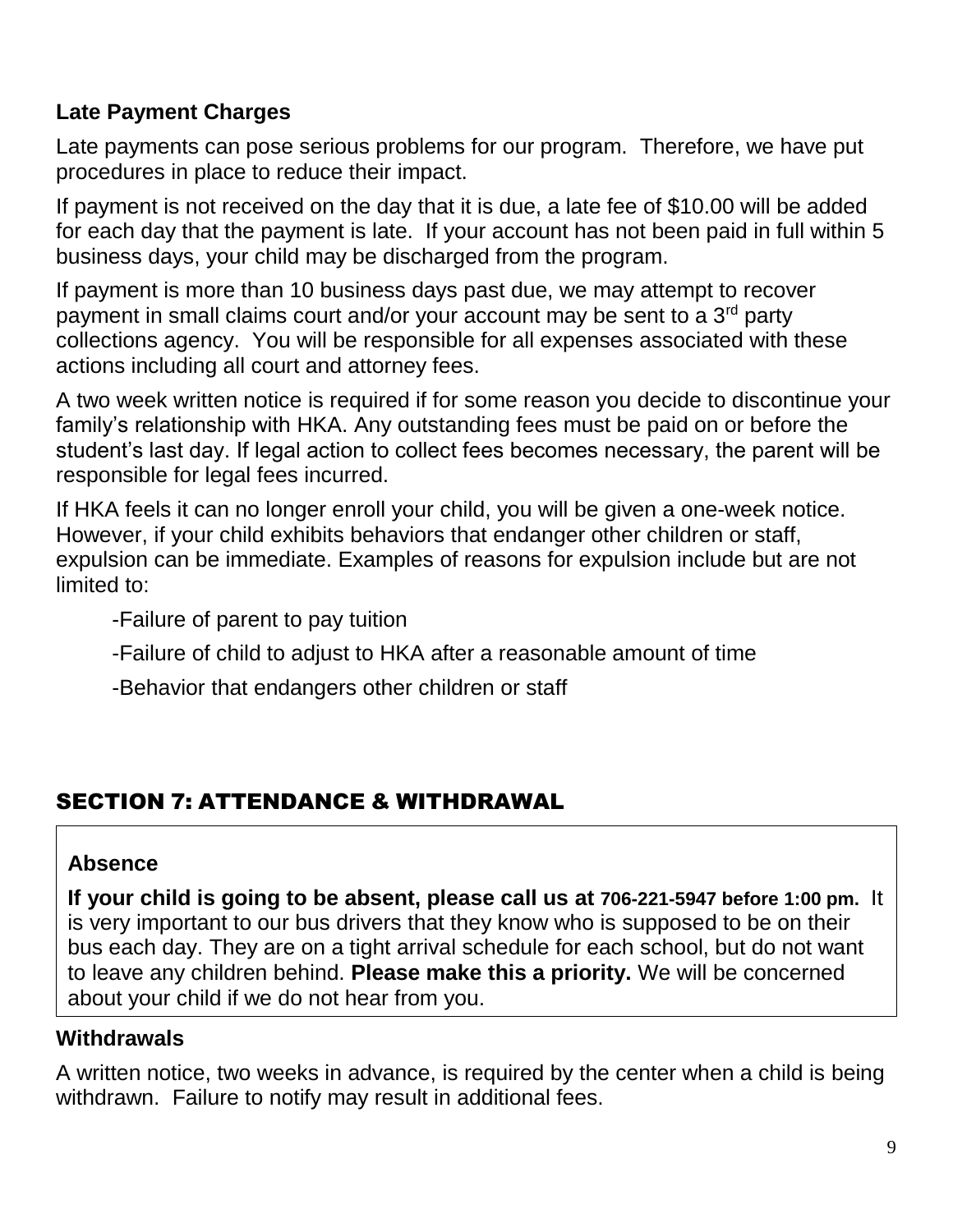## <span id="page-13-0"></span>**Closing Due to Extreme Weather**

We will follow the public Muscogee school district when they determine that weather conditions prevent us from opening on time or at all. When conditions such as snow, storms, floods, tornadoes, hurricanes, earthquakes, blizzards, loss of power, loss of water occur, we will follow our emergency plans located in section 14 of this manual.

If it becomes necessary to close early, we will contact you or your emergency contacts as soon as possible. Your child's early pick-up is your responsibility to arrange.

<span id="page-13-1"></span>All classrooms have emergency procedures posted in the classroom.

## SECTION 8: DROP-OFF & PICK-UP

#### **General Procedure**

Our normal school year operating hours are from 2:15 pm- 6:00 pm. Children usually begin arriving at 2:30 pm. Parents are expected to come into the building to sign them out. The children must be signed in and out if they have ridden the bus to the center.

- Please park your car and come into the main Highland Kids Academy entrance.
- Please sign your child out at the computers.
- At the classroom door, hand the "exit" ticket to the teacher. The teacher is not allowed to release the child without that ticket.
- Please take care of any business before you pick up your child. This will allow them to continue to take part in the classroom activities until you are ready to leave.

## **Authorized & Unauthorized Pick-up**

Your child will only be released to you or to those persons you have listed as Emergency and Release Contacts. **If you want a person who is not identified as an Emergency and Release Contact to pick up your child, you must notify us in advance, in person or by fax. If notifying by fax, please make sure that you have the date the child will be picked up, the name of the person picking them up, their address, phone number, and relationship of the child. Also include your signature and a picture id of you on the fax.** Our fax number is 706-561-7898. Your child will not be released without prior written authorization. The person picking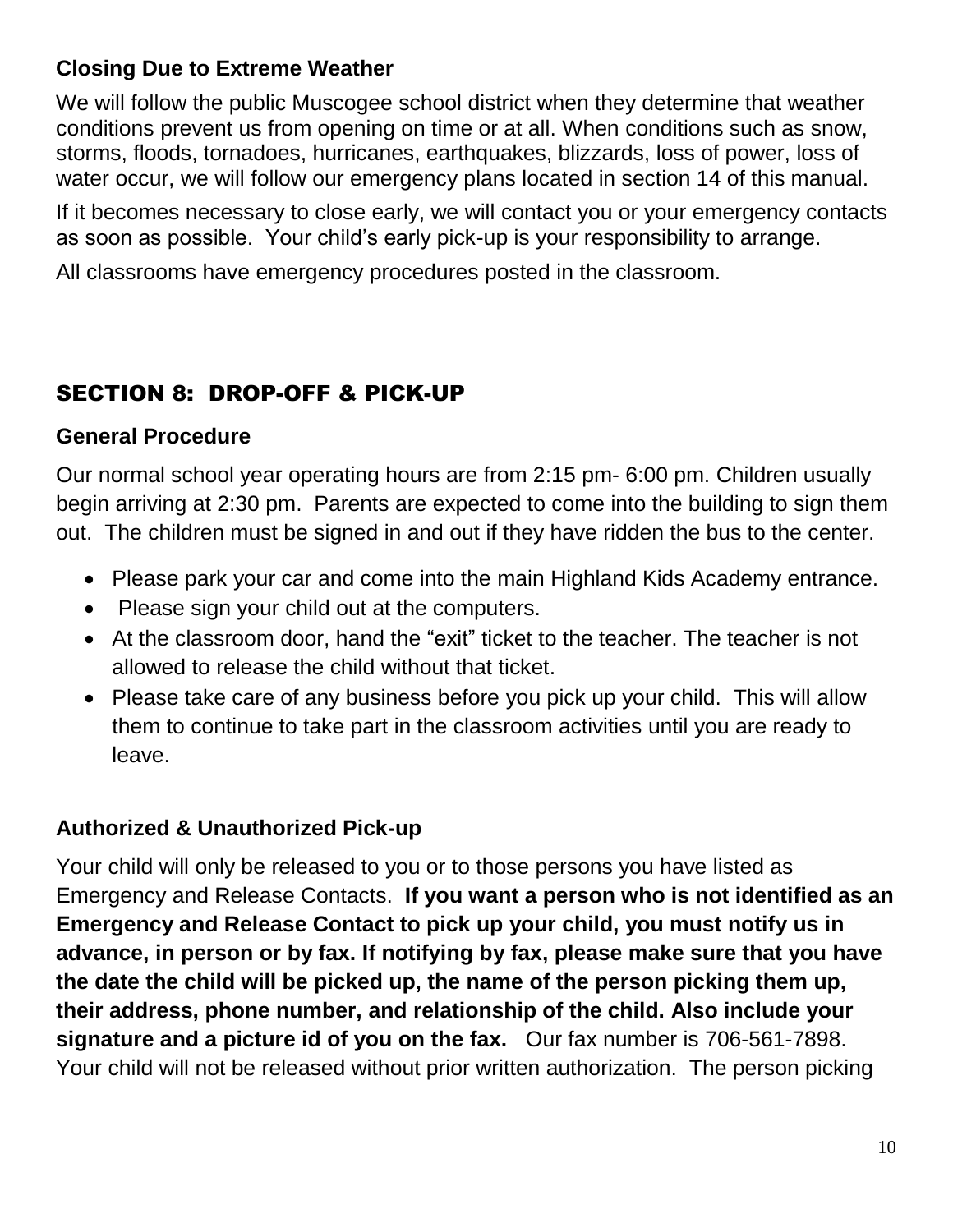up your child will be required to show a picture ID as verification. Please notify your pick-up person of our policy. This policy is for the safety of all our children.

## **Custody Issues**

In the case of custody issues, we will need copies of the agreement or court order that outlines visitation times or disallows a parent contact with the child. We also ask that staff not be asked to take sides in these matters. We will keep accurate attendance records and factual information on file but will not provide opinion based information on either side of these issues.

## <span id="page-14-0"></span>SECTION 9: CLASS ENVIRONMENT

#### <span id="page-14-1"></span>*Cubbies*

Upon enrollment each child will be assigned a "cubby." Cubbies are labeled with your child's name. Please check your child's cubby on a daily basis for items that need to be taken home.

## <span id="page-14-2"></span>*Lost & Found*

You can look for lost items and bring found items to the Lost-and-found Box located in the office. When something is found, we will place it in the box with a note attached with the date it was found. If it is not picked up within 10 days' time, we will arrange to have it taken to Goodwill or a similar facility. Please note that we are not responsible for lost personal property.

## <span id="page-14-3"></span>*Toys from Home*

We request that you do not allow your child to bring toys or electronics from home into the center unless they are part of a show-and-tell activity or a special planned activity.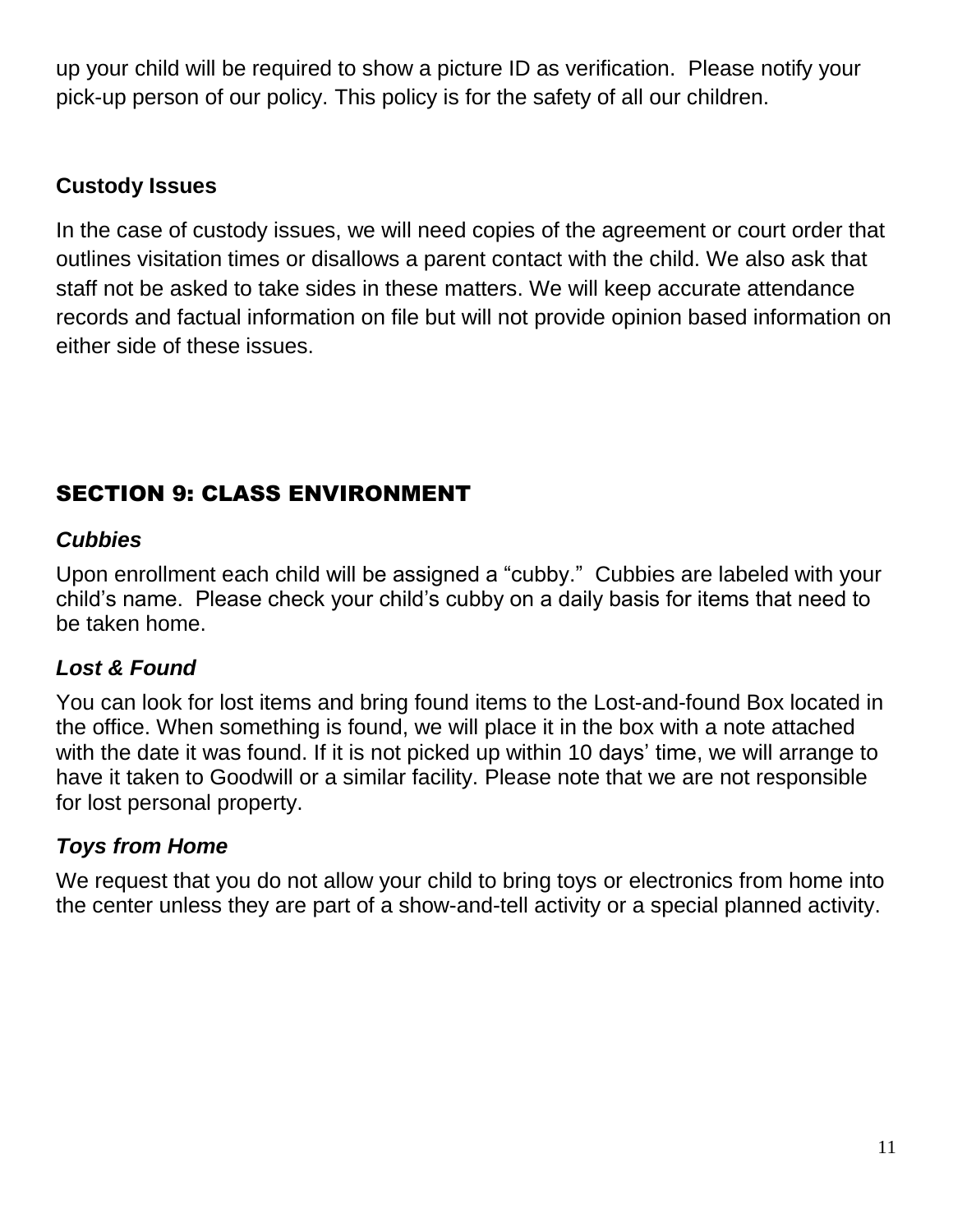## **Typical Day at Highland Kids Academy (afterschool program):**

**Elementary school schedule:** (Kindergarten schedule is broken up into shorter time slots. See example of daily lesson plan for more information.)

| 1:30          | Bus drivers/floaters arrive and clock in at the office. Do safety check<br>on buses |
|---------------|-------------------------------------------------------------------------------------|
| 2:00          | Teachers arrive and clock in at office                                              |
| $2:15 - 3:00$ | Pick up from elementary schools and arrival to the center                           |
| 3:00          | <b>Snack</b>                                                                        |
| $3:15 - 4:00$ | Homework/study time Mon-Thursday (Friday-Club day)                                  |
| 4:15          | (Thursdays – once a month) "Celebrate" Time                                         |
| $4:00 - 4:45$ | Lesson/centers/outside                                                              |
| 4:45-5:30     | Centers/outside/lesson                                                              |
| $5:30 - 6:00$ | End of the Day Festivities (awards, announcements, etc.)                            |
|               | (Fridays: Club time will be instead of homework time)                               |

## **Full Day Schedule:**

When HKA is open for **a full day camp**, a typical schedule is as follows:

- 7:00- 8:30 Quiet time/Relax Time
- 8:30 9:30 Teacher led activity
- 9:30- 10:30 Outside
- 10:30- 12:00 Centers
- 12:00-1:00 Lunch
- 1:00-2:00 Outside
- 2:00- 3:00 Teacher led activity
- 3:00-4:00 Centers
- 4:00-4:30 Snack
- 4:30-5:30 Reading Time (quiet centers)
- 5:30-6:00 "The Gathering" (awards, announcements, etc)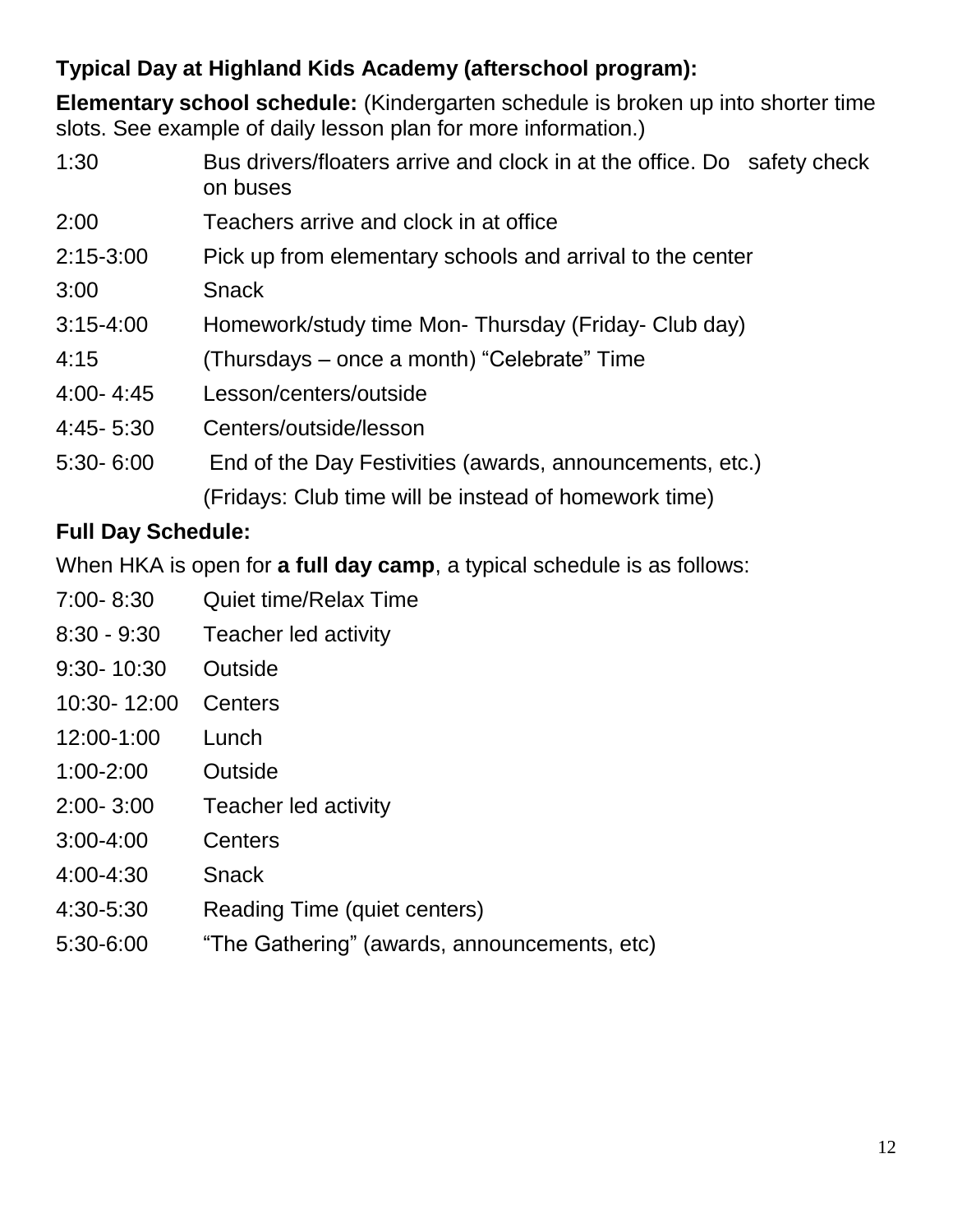## SECTION 10: DISCIPLINE POLICY

Praise and positive reinforcement are effective methods of behavior management of children. When children receive positive, nonviolent, and understanding interactions from adults and others, they develop good self-concepts, problem solving abilities, and self-discipline. Based on this belief of how children learn and develop values, this center will practice the following discipline and behavior management policy.

## **Reward System:**

We use a point reward system at HKA. We want to reward positive behavior. Each homeroom teacher is responsible for keeping up with the student's points. Points may be taken away because of negative behavior.

Reasons for giving points could include but are not limited to:

Answering questions correctly

Having a good attitude and manners

Going the extra mile

Being a good influence on others

Working diligently on their homework

Winning a contest

The HKA Store will be open approximately every two months. Children are allowed to save up their points from month to month. This timetable may be subject to change.

## **Discipline Procedure:**

These are the disciplinary steps that should be taken if a child does something inappropriate during his stay at HKA. Each teacher will follow these steps with a positive and affirming attitude.

- 1. Try to refocus the child toward another positive activity.
- 2. Encourage the student to stop the behavior. Remind him/her of the rule that is being violated and the consequences that goes with it.
- 3. If the student continues to misbehave, points will be taken away.
- 4. If the student continues to misbehave, he or she will be assigned to a place away from the action. The time is limited to no more than a minute per year of the child's age. (ex: a 7 year old would sit for 7 minutes.)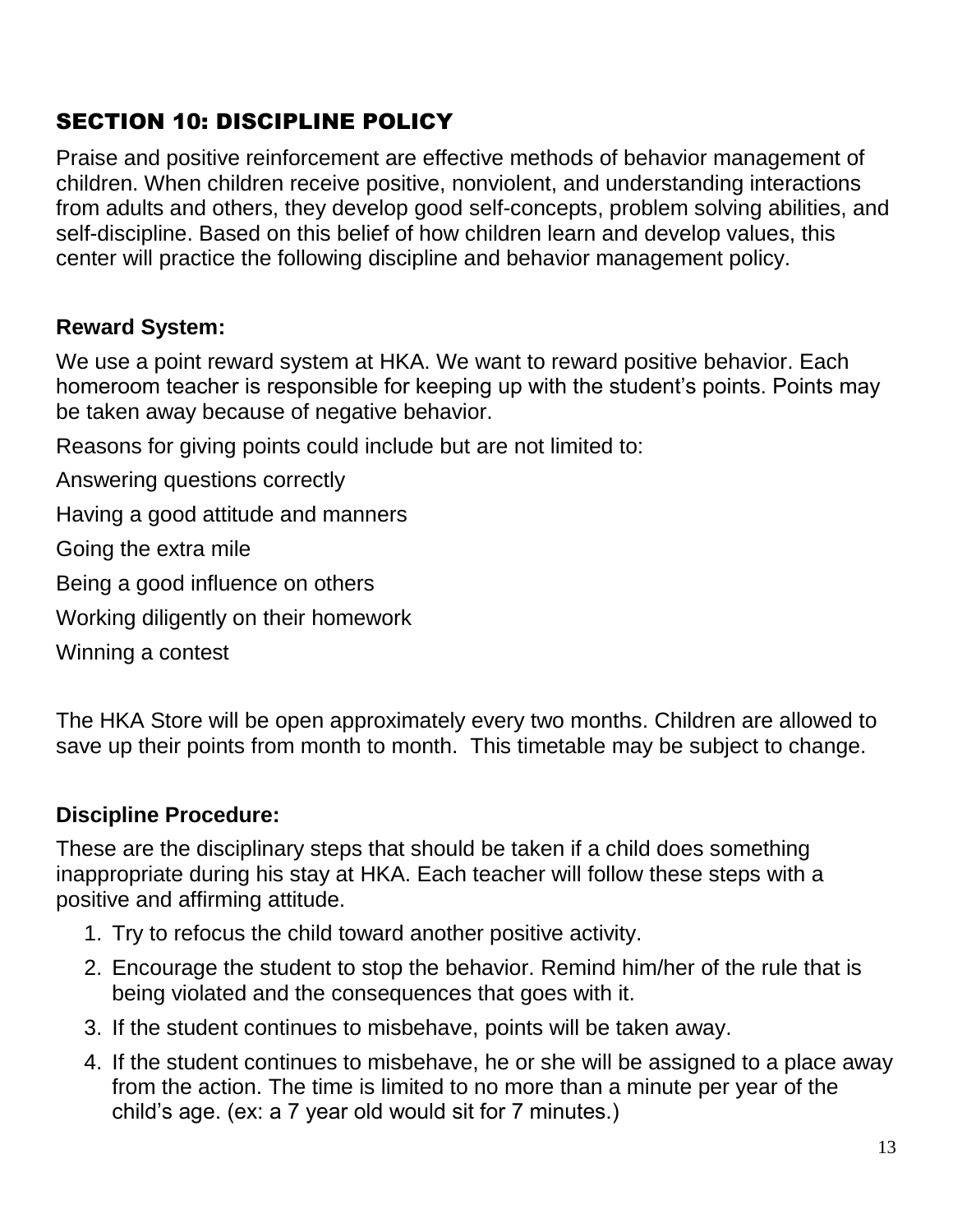- 5. If these actions do not help, the teacher will radio the front desk and ask for assistance. The director/assistant director will come and assess the situation. The next step will be the students visiting the office and discussing their behavior. This step will be used at the discretion of the director.
- 6. If the misbehavior is of a physical or violent behavior, the teacher will go directly to step 5. The child may be dismissed from the program if the offense is of a violent nature.
- <span id="page-17-0"></span>7. If a student continues to misbehave, the director will notify the parent by phone or when the child is picked up at the end of the day.

## SECTION 11: NUTRITION

## <span id="page-17-1"></span>*Foods Brought from Home*

We understand that parents may want to bring snacks on special occasions. Food brought from home is permitted under the following conditions:

- Perishable food to be shared with other children must be store-bought and in its original package.
- Baked goods may be made at home if they are fully cooked, do not require refrigeration and were made with freshly purchased ingredients. **A state regulation states that we must have a list of ingredients.** Please make sure there is enough food for all children in the class.

## <span id="page-17-2"></span>**Food Prepared for or at the Center**

Food prepared for or at the center will be properly planned, prepared and portioned according to the Child and Adult Care Food Program [\(http://www.fns.usda.gov/cnd/care/\)](http://www.fns.usda.gov/cnd/care/) and the state requirements for food service.

During the afterschool program we will provide a healthy snack and drink. Water will be available at all times.

## <span id="page-17-3"></span>**Allergies**

If your child has a food allergy, you must notify us in writing so that we can make appropriate substitutions. Please state what the actual reaction is; ie rash, hives, etc. The written notification should list appropriate food substitutions and must be updated at least annually.

Food allergies can be life threatening and each child with a food allergy should have an action plan for emergency care completed by the family physician. This plan will be placed in the child's file.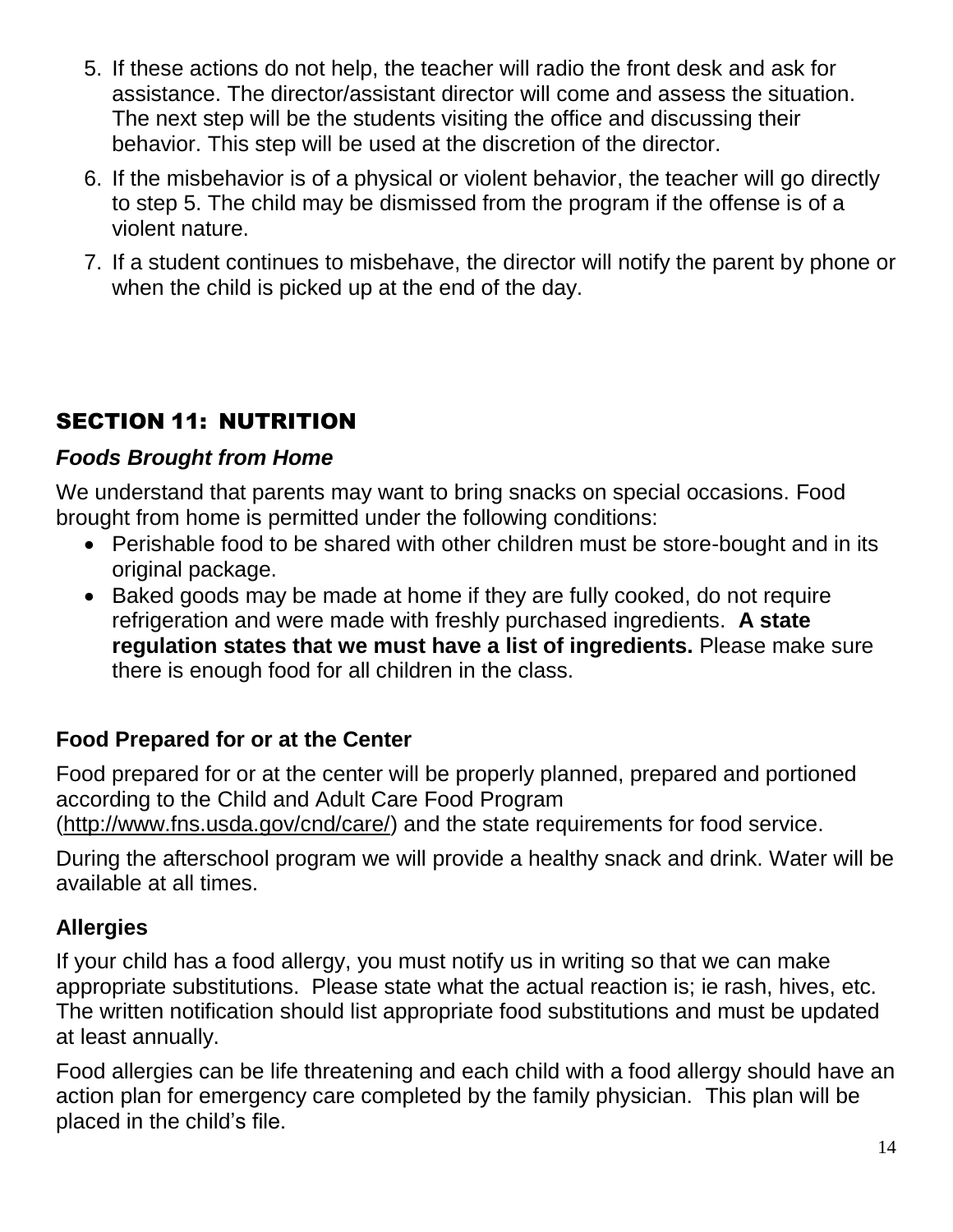<span id="page-18-0"></span>A list of the children's allergies will be posted in the classrooms. We are trained to familiarize ourselves and consult the list to avoid the potential of exposing children to substances to which they have known allergies. We are a nut-free facility.

## SECTION 12: HEALTH

#### <span id="page-18-1"></span>**Immunizations**

Immunizations are required according to the current schedule recommended by the U.S. Public Health Services and the American Academy of Pediatrics, [www.aap.org](http://www.aap.org/)  Our state regulations regarding attendance of children who are not immunized due to religious or medical reasons are followed. Unimmunized children are excluded during outbreaks of vaccine preventable illness as directed by the state health department.

## <span id="page-18-2"></span>**Daily Health Check**

We conduct a visual health check, each day that the child enters the center. We look for skin rashes, elevated temperatures, itchy scalps, lethargy and changes from usual behavior. These are quick checks to protect the well-being of all children in the program. Please understand these are not physicals and do not substitute for proper routine pediatric care.

## <span id="page-18-3"></span>**Illness**

We understand that it is difficult for a family member to leave or miss work, but to protect other children we cannot have a sick child at the center. The center has the right to refuse a child who appears ill. You will be called and asked to retrieve your child if your child exhibits any of the following symptoms. This is not an all-inclusive list. We will try to keep your child comfortable but he/she will be excluded from all activities until you arrive.

- Illness that prevents your child from participating in activities.
- Illness that results in greater need for care than we can provide.
- Fever (above 101°F under the arm, 101°F or higher in the mouth, above 102°F in the ear) accompanied by other symptoms.
- Diarrhea stools with blood or mucus, and/or uncontrolled, unformed stools that cannot be contained in underwear or toilet.
- Vomiting green or bloody, and/or 2 or more times during the previous 24 hours.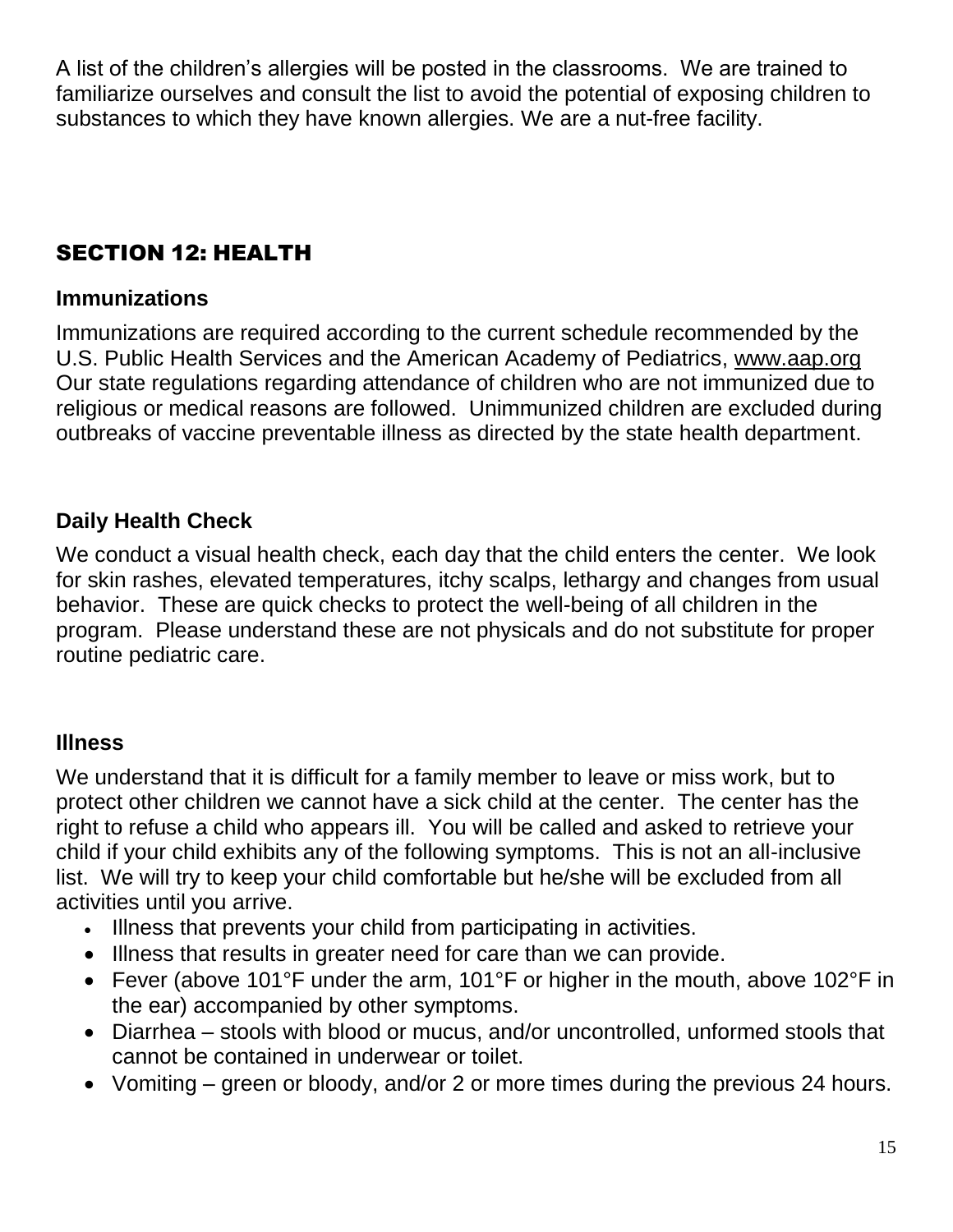- Rash with fever, unless a physician has determined it is not a communicable disease.
- Pink or red conjunctiva with white or yellow eye discharge, until on antibiotics for 24 hours.
- Impetigo, until 24 hours after treatment.
- Strep throat, until 24 hours after treatment.
- Scabies, until 24 hours after treatment.
- Chickenpox, until all lesions have dried and crusted.
- Pertussis (Whooping Cough), until 5 days of antibiotics.
- Hepatitis A virus, until one week after immune globulin has been administered.

Children who have been ill may return when:

- They are free of fever, vomiting and diarrhea for 24 hours.
- They have been treated with an antibiotic for 24 hours.
- They are able to participate comfortably in all usual activities.
- They have a physician's note stating that the child is no longer contagious and may return to our care is required.

Head Lice

 Children with head lice will not be allowed to return to the center until they have been treated and no further head lice or nits are detected during a health check at the center.

## <span id="page-19-0"></span>**Medications**

- All medications should be handed to an administrative staff member with specific instructions for administering. **Only prescription medicines will be given out during HKA hours. Medications should never be left in the child's cubby or with the child to administer on their own.** Our staff will ensure that the medication is recorded along with the directions and proceed to dispense the medication as directed. An adverse reaction to medication will be documented on the authorization form and the parents contacted immediately
- **Prescription medications** require an authorized form signed by the parent/guardian and a written order from the child's physician. (The label on the medication meets this requirement.) The medication must include your child's name, dosage, current date, frequency, and the name and phone number of the physician. All medications must be in the original container (you may request pharmacies to fill your prescription in two labeled bottles). Please specify the dosage and time(s) to be administered for each medication. Our med call for regularly scheduled meds is approximately 3:30 pm.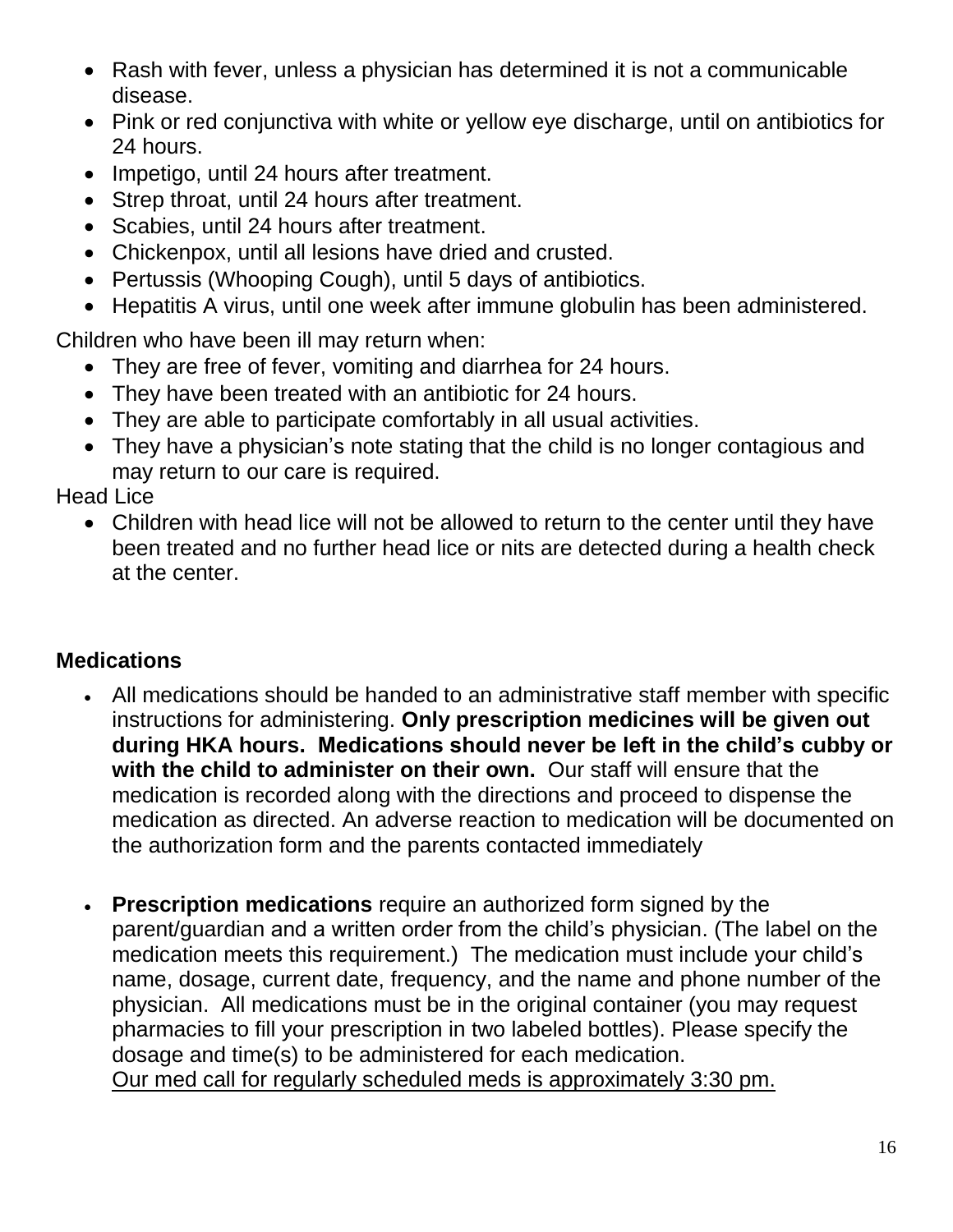**Medication Storage and First Aid Kit:** All medications and first aid supplies are kept on site and stored in an area that can be locked at all times. An additional locked box is provided for medications that may need to be refrigerated. The following first aid supplies are available at all times: fever thermometer, bandaids, sterile gauze pads, tape, and gloves.

EPI-PEN: If your child has an allergy that may require the use of an Epi-pen, HKA will require the child's own Epi-pen kept on site which will be provided by the parent or guardian. If your child would require the use of the Epi-pen while in attendance the following steps will be taken:

- 1. The Epi-pen will be injected by a staff member.
- 2. 911 will be called after the Epi-pen is injected.
- 3. The parent or guardian will then be contacted and given further information.

Teaching staff are trained in CPR and first aid. Any treatment given will be logged on an incident sheet, placed in the child's file and the parent will be notified when and how the injury occurred.

## <span id="page-20-0"></span>**Injuries**

Safety is a major concern in child care and so daily safety inspections are completed inside and outside the center area in order to prevent injuries. in the event that your child sustains a minor injury, (e.g., scraped knee) first aid will be administered and an incident report will be written outlining the incident and course of action taken and given to the parent when the child is picked up. If the injury produces any type of swelling or needs medical attention, you will be contacted immediately. Each classroom is equipped with a first aid kit meeting the state regulations.

In the event of a serious medical emergency, the child will be taken to the hospital (The Medical Center in Columbus) immediately by ambulance, while we will try to contact you or an emergency contact.

## <span id="page-20-1"></span>**Communicable Diseases**

When an enrolled child or an employee of the center has a (suspected) reportable disease, it is our legal responsibility to notify the local Board of Health or Department of Public Health. We will notify families by email or sending a note home that day to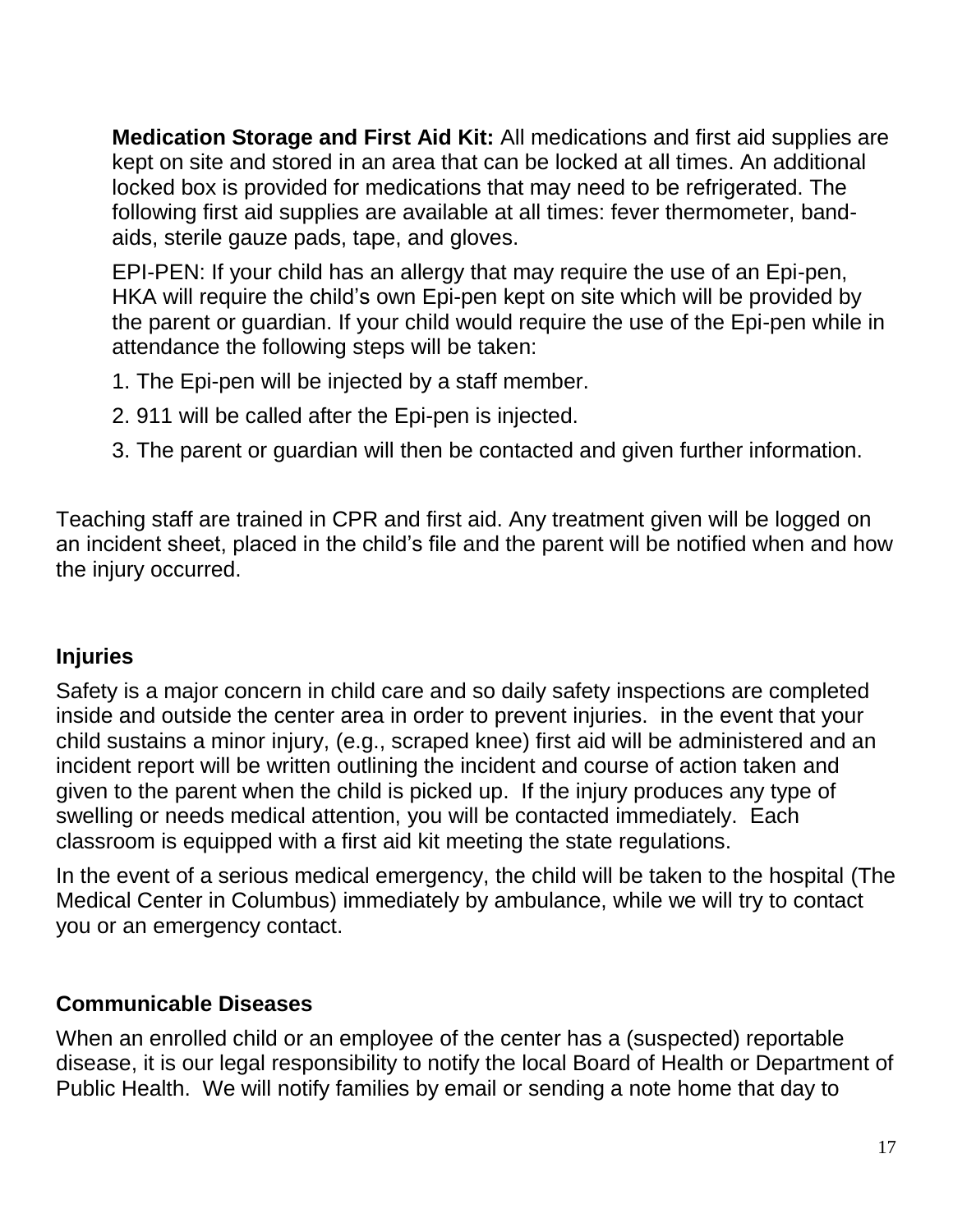make sure our families know about the exposure so children can receive preventive treatments. Included among the reportable illnesses are the following:

- Bacterial Meningitis
- Botulism
- Chicken Pox
- Diphtheria
- Heamophilus Influenza (invasive)
- Measles (including suspect)
- Meningoccocal Infection (invasive)
- Poliomyelitis (including suspect)
- Rabies (human only)
- Rubella Congenital and Non-congenital (including suspect)
- Tetanus (including suspect)
- H1N1 Virus
- <span id="page-21-0"></span>Any cluster/outbreak of illness

## SECTION 13: SAFETY

## <span id="page-21-1"></span>**Clothing/bedding**

Please dress your child in practical clothing that allows for freedom of movement and is appropriate for the weather. Your child may be involved in a variety of activities including: painting, outdoor play, water play, and other sensory activities. Our playground is used as an extension of the center, and daily programs are conducted outside whenever weather permits.

<span id="page-21-2"></span>Sandals and flip-flops are not appropriate for center play and make it difficult for your child to participate in some activities.

## **Extreme Weather and Outdoor Play**

Children will be encouraged to play games and exercise on a regular basis. Outdoor play will occur each day weather permitting. Schedules may be adapted due to extremely hot or cold days. (Example of this may be shorter outside time during extreme weather.)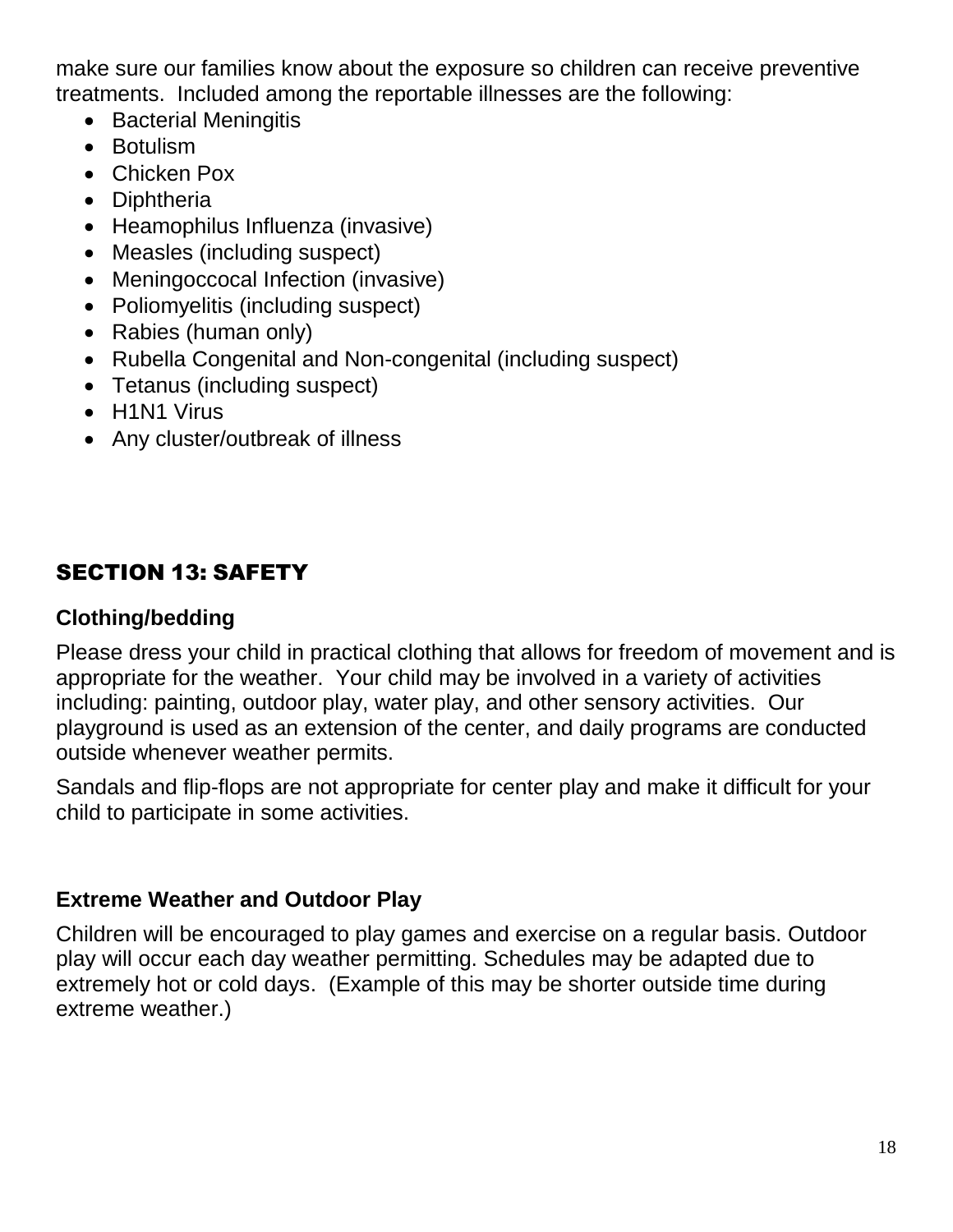#### <span id="page-22-0"></span>**Communal Water-Play**

Communal, unsupervised water play is prohibited. Supervised children are permitted to engage in water-play. Precautions such as the daily emptying and refilling of water containers are taken to ensure that communal water-play does not spread communicable infectious disease.

#### <span id="page-22-1"></span>**Respectful Behavior**

All children and families will be treated with respect and dignity. In return, we expect the same from all of our families. We will not tolerate hostile or aggressive behavior. If this occurs, we reserve the right to ask you to control your behavior or to remove your children from our care.

## **Cell Phone Usage**

The time you spend in the center dropping off and picking up your child are the primary windows of time we have to communicate with one another about your child. In order to make the best use of these opportunities, as well as to be attentive to your child, other children and adults who may wish to communicate with you, **we ask that you do not use your cell phone at any time while visiting the center.**

#### <span id="page-22-2"></span>**Smoking**

The poisons in secondhand smoke are especially harmful to infants and young children's developing bodies, therefore the indoor and outdoor center environment and vehicles used by the center are non-smoking areas at all times. The use of tobacco in any form is prohibited on the center's premises.

#### <span id="page-22-3"></span>**Prohibited Substances**

The use of alcohol or illegal drugs is prohibited on the center's premises. Possession of illegal substances or unauthorized potentially toxic substances is prohibited.

Any adult who appears to be inebriated, intoxicated, or otherwise under the influence of mind-altering or polluting substances is required to leave the premises immediately.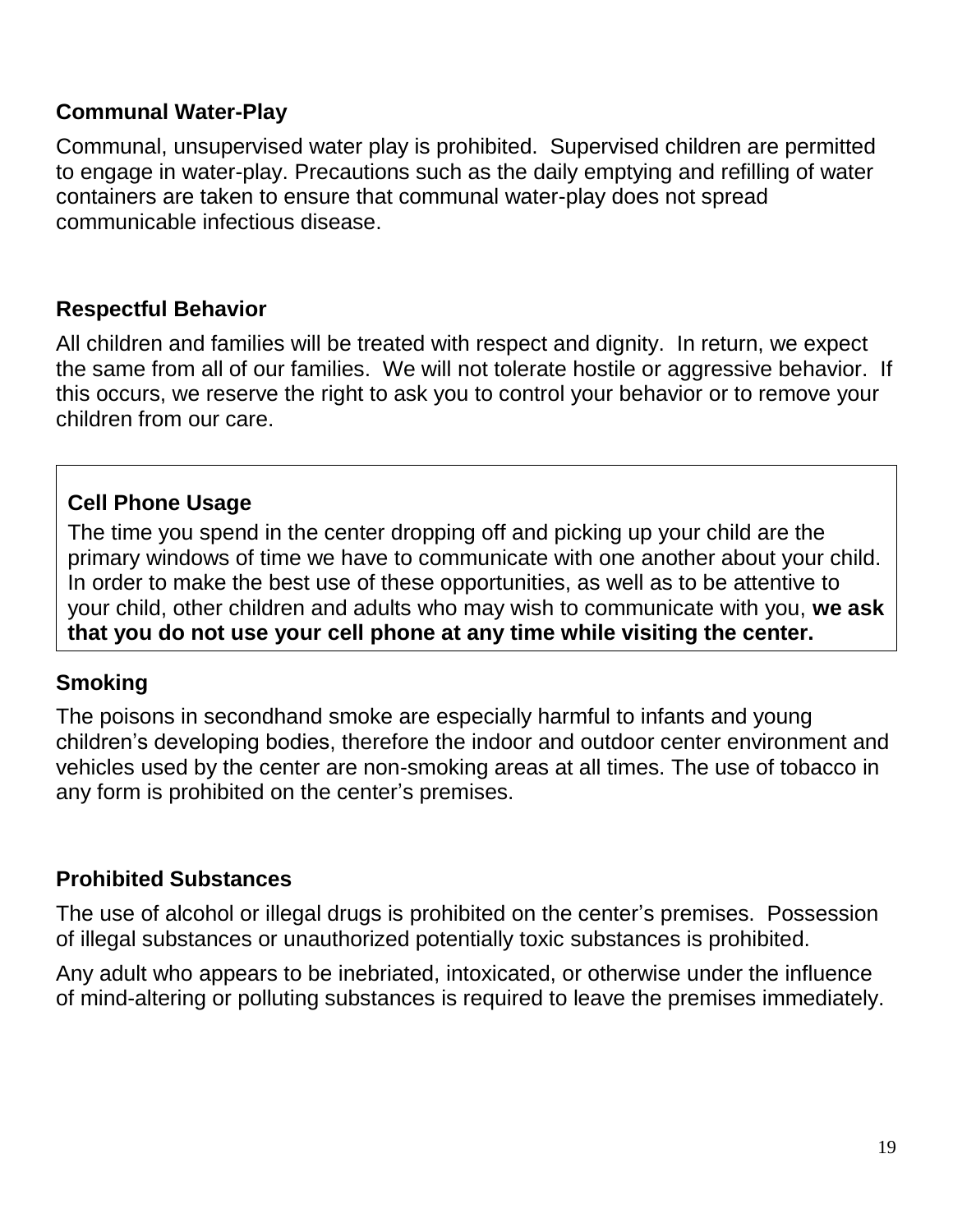#### <span id="page-23-0"></span>**Dangerous Weapons**

A dangerous weapon is a gun, knife, razor, or any other object, which by the manner it is used (or intended to be used), is capable of inflicting bodily harm. Families, children, staff or guests (other than law enforcement officers) possessing a dangerous weapon will not be permitted onto the premises.

In cases that clearly involve a gun, or any other weapon on our premises, the police will be called and the individual(s) involved will be immediately removed from the premises. This policy applies to visible or concealed weapons.

## <span id="page-23-1"></span>**Child Custody**

Without a court document, both parents/guardians have equal rights to custody. We are legally bound to respect the wishes of the parent/guardian with legal custody based on a certified copy of the most recent court order, active restraining order, or courtordered visitation schedule. **We will not accept the responsibility of deciding which parent/guardian has legal custody where there is no court documentation**.

#### <span id="page-23-2"></span>**Suspected Child Abuse**

<span id="page-23-3"></span>We are required by law to report all observations of child abuse or neglect cases to the appropriate state authorities if we have reasonable cause to believe or suspect a child is suffering from abuse or neglect or is in danger of abuse or neglect, no matter where the abuse might have occurred. The child protective service agency will determine appropriate action and may conduct an investigation. It then becomes the role of the agency to determine if the report is substantiated and to work with the family to ensure the child's needs are met. Our center will cooperate fully with any investigation and will maintain confidentiality concerning any report of child abuse or neglect.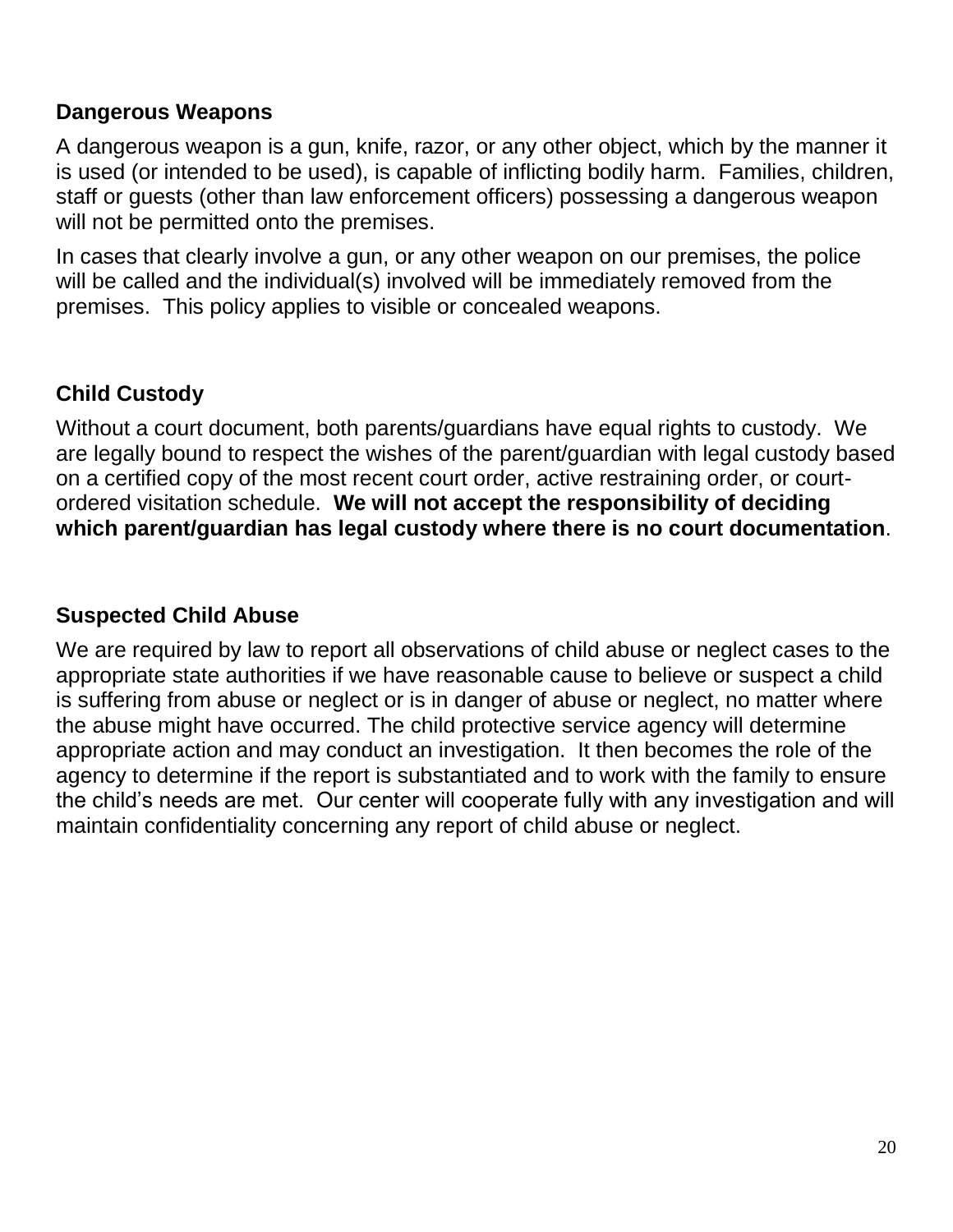## SECTION 14: EMERGENCIES

<span id="page-24-0"></span>All emergency plans such as tornadoes, earthquakes, loss of power, loss of water, etc. are reviewed regularly with staff and posted in each classroom.

#### **Lost or Missing Child**

In the unlikely event that a child becomes lost or separated from a group at the center or on a field trip, all available staff will search for the child. If the child is not located within 10 minutes, the parent/guardian and the police will be notified. Our state agency Bright from the Start will be notified within 24 hours.

#### <span id="page-24-1"></span>**Fire Safety**

Our center is equipped with a sprinkler system, fire alarms, fire extinguishers, and egress windows.

<span id="page-24-2"></span>Our fire evacuation plan is reviewed with the children and staff on a monthly basis and is posted in each of the classrooms.

#### **Emergency Transportation**

In the event your child needs to be transported due to a medical emergency, if no other authorized person can be contacted and the need for transportation is essential, an ambulance will be called and the child will be taken to The Medical Center in Columbus, Ga. A proper escort will accompany and remain with the child until a family member or emergency contact arrives. The address to the The Medical Center is **710 Center Street Columbus, GA 31904**. **The phone number is (706) 571-1000**.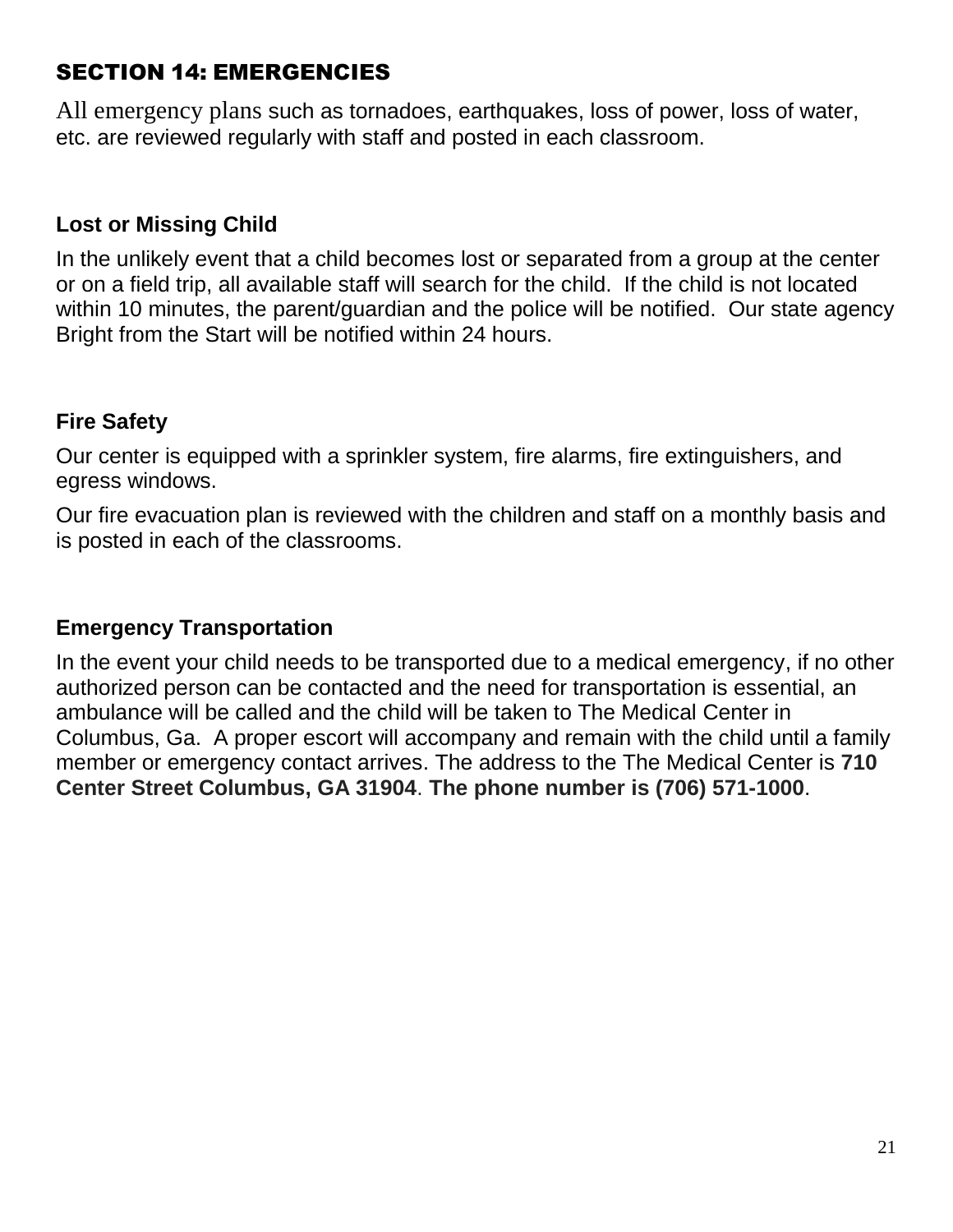# **Appendix A**

# **Fall 2016 Fee Schedule for Kids Academy Afterschool Program:**

**Registration fee**: \$35.00 per child

**Tuition for**:  $1<sup>st</sup>$  child: **st child: \$75.00 per week 2 nd child: \$5.00** per week discount **\$70.00 per week 3 rd child:** An additional **\$5.00** discount per week. (Additional children will be at this price) **\$65.00 per week.** 

An additional **\$10.00 discount per month per family**, if you pay your bill for the month, by the Friday before the  $1<sup>st</sup>$  of the month.

Military discount of an additional 5.00 off of the total weekly bill per family.

There may be additional activity fees for special activities throughout the year.